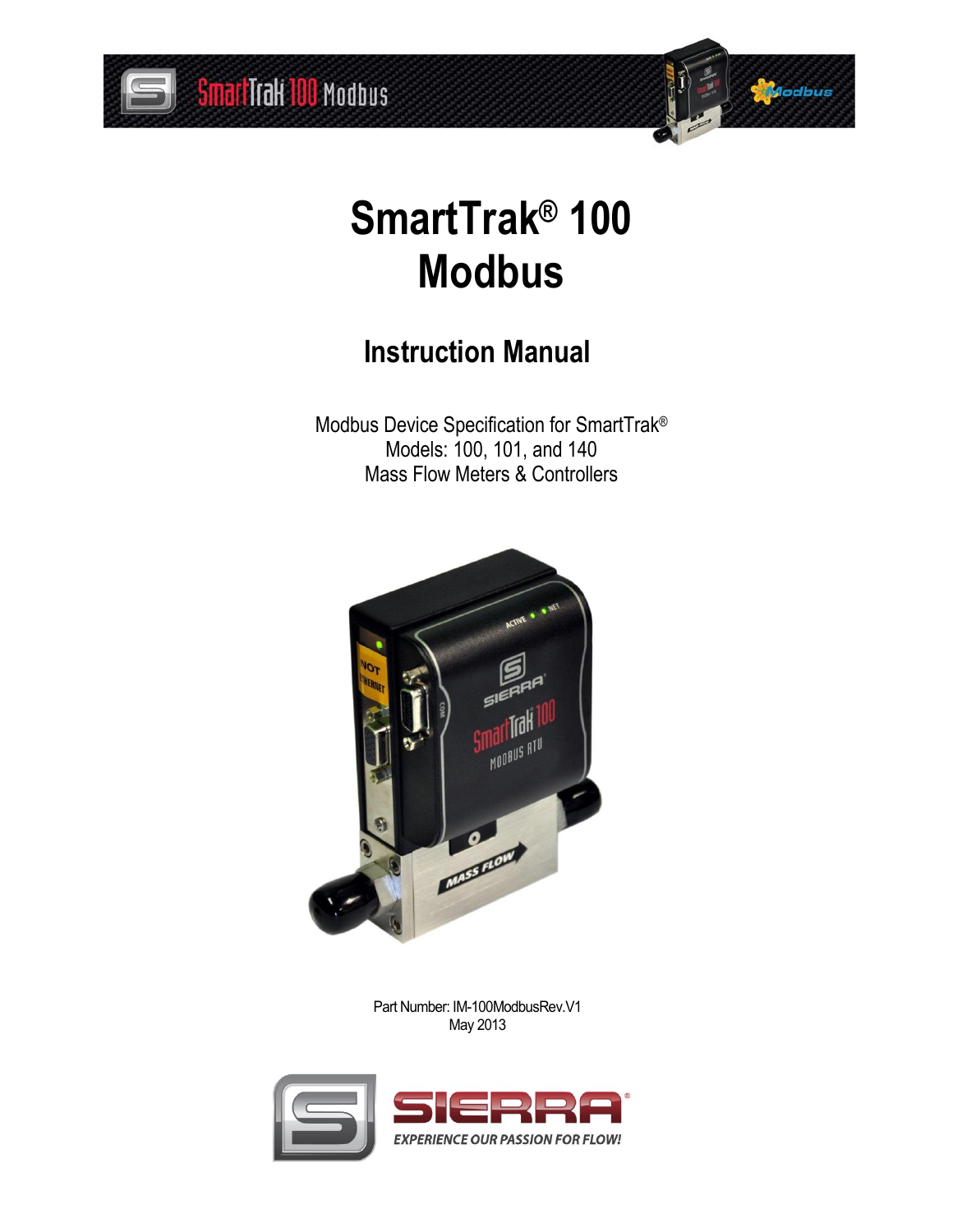## **GLOBAL SUPPORT LOCATIONS: WE ARE HERE TO HELP!**

#### **CORPORATE HEADQUARTERS**

5 Harris Court, Building L Monterey, CA 93940 Phone (831) 373-0200 (800) 866-0200 Fax (831) 373-4402 [www.sierrainstruments.com](https://test.www.sierrainstruments.com/)

#### **EUROPE HEADQUARTERS**

Bijlmansweid 2 1934RE Egmond aan den Hoef The Netherlands Phone +31 72 5071400 Fax +31 72 5071401

#### **ASIA HEADQUARTERS**

Second Floor Building 5, Senpu Industrial Park 25 Hangdu Road Hangtou Town Pu Dong New District, Shanghai, P.R. China Postal Code 201316 Phone: + 8621 5879 8521 Fax: +8621 5879 8586

### **IMPORTANT CUSTOMER NOTICE: OXYGEN SERVICE**

Sierra Instruments, Inc. is not liable for any damage or personal injury, whatsoever, resulting from the use of Sierra Instruments standard mass flow meters or controllers for oxygen gas. You are responsible for determining if this mass flow meter or controller is appropriate for your oxygen application. You are responsible for cleaning the mass flow meter or controller to the degree required for your oxygen flow application.

#### **© COPYRIGHT SIERRA INSTRUMENTS 2013**

No part of this publication may be copied or distributed, transmitted, transcribed, stored in a retrieval system, or translated into any human or computer language, in any form or by any means, electronic, mechanical, manual, or otherwise, or disclosed to third parties without the express written permission of Sierra Instruments. The information contained in this manual is subject to change without notice.

#### **TRADEMARKS**

SmartTrak 100 Modbus™, SmartTrak®, and Dial-A-Gas® are trademarks of Sierra Instruments, Inc. Other product and company names listed in this manual are trademarks or trade names of their respective manufacturers.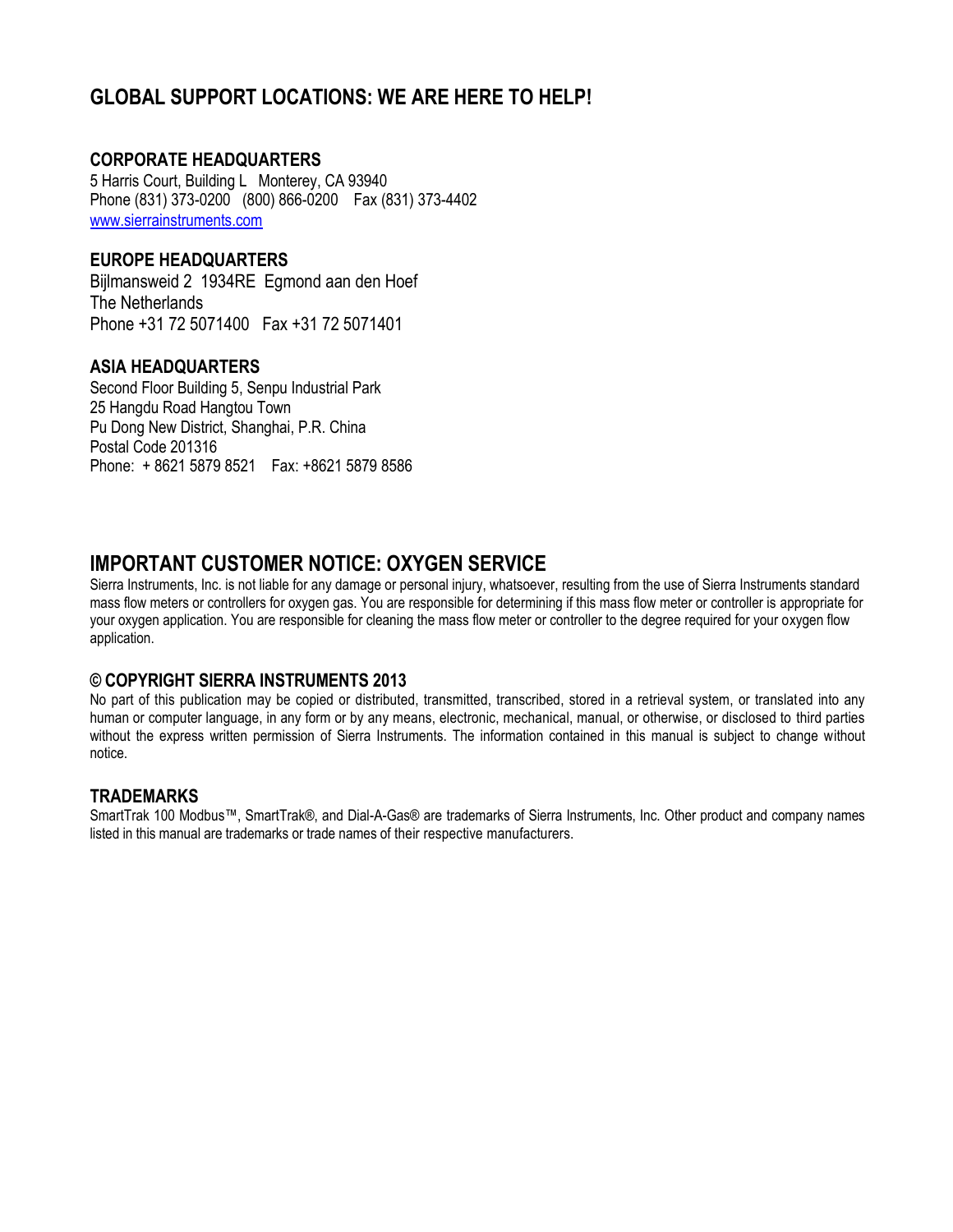## **Warnings and Cautions**

#### *Note and Safety Information*

We use caution and warning statements throughout this book to drawyour attention to important information.



This statement appears with information that is important to protect people and equipment from damage. Pay very close attention to all warnings that apply to your application.



**Warning! Caution! / Note!** This statement appears with information that is important for protecting your equipment and performance. Read and follow all cautions that apply to your application.



**Warning!** Agency approval for hazardous location installations varies between flow meter models. Consult the flow meter nameplate for specific flow meter approvals before any hazardous location installation.

**Warning!** All wiring procedures must be performed with the power off.

**Warning!** To avoid potential electric shock, follow National Electric Code safety practices or your local code when wiring this unit to a power source and to peripheral devices. Failure to do so could result in injury or death. All AC power connections must be in accordance with published CE directives.

**Warning!** Do not power the flow meter with the sensor remote (if applicable) wires disconnected. This could cause over-heating of the sensors and/or damage to the electronics.

**Warning!** Before attempting any flow meter repair, verify that the line is de-pressurized.

**Warning!** Always remove main power before disassembling any part of the mass flow meter/controller.



**Caution!** Before making adjustments to the device, verify the flow meter/controller is not actively monitoring or reporting to any master control system. Adjustments to the electronics will cause direct changes to flow control settings.

**Caution!** When using toxic or corrosive gases, purge the line with inert gas for a minimum of four hours at full gas flow before installing the meter.

**Caution!** The AC wire insulation temperature rating must meet or exceed 80°C (176°F).

**Caution!** Printed circuit boards are sensitive to electrostatic discharge. To avoid damaging the board, follow these precautions to minimize the risk of damage:

- before handling the assembly, discharge your body by touching a grounded, metal object
- handle all cards by their edges unless otherwise required
- when possible, use grounded electrostatic discharge wrist straps when handling sensitive components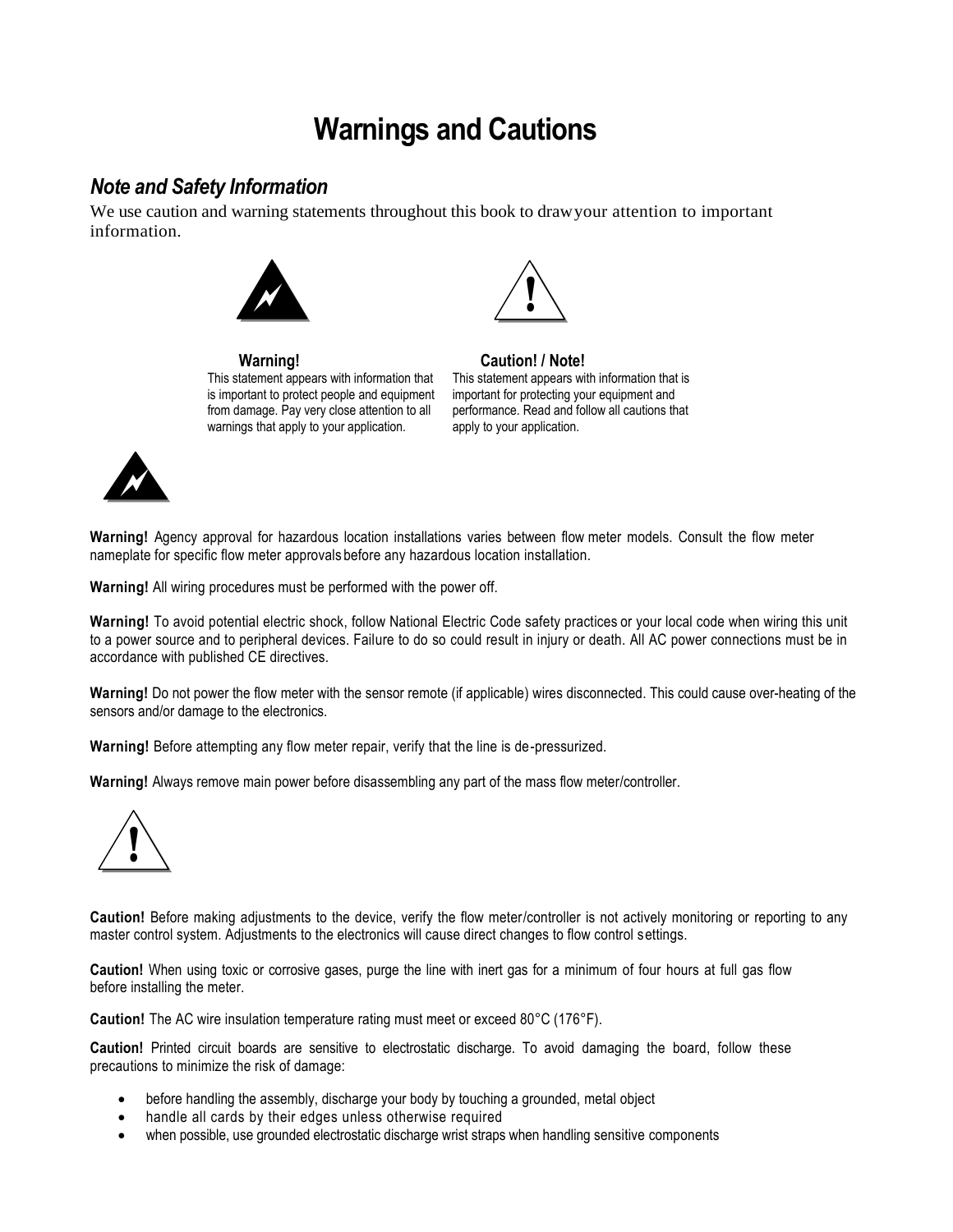### *Receipt of System Components*

When receiving a Sierra mass flow meter, carefully check the outside packing carton for damage incurred in shipment. If the carton is damaged, notify the local carrier and submit a report to the factory or distributor. Remove the packing slip and check that all ordered components are present. Make sure any spare parts or accessories are not discarded with the packing material. Do not return any equipment tothe factory without first contacting Sierra Customer Service.

### *Technical Assistance*

If you encounter a problem with your flow meter, review the configuration information for each step of the installation, operation, and setup procedures. Verify that your settings and adjustments are consistent with factory recommendations. Installation and troubleshooting information can be found in the **SmartTrak<sup>®</sup> 100 Series manual**.

If the problem persists after following the troubleshooting proceduresoutlined in the SmartTrak 100 Series manual, contact Sierra Instruments by fax or by E-mail(see inside front cover). For urgent phone support you may call (800) 866-0200 or (831) 373-0200 between 8:00 a.m. and 5:00 p.m. PST. In Europe, contact Sierra Instruments Europe at +31 (0)72-5071400. In the Asia-Pacific region, contact Sierra Instruments Asia at +86-21- 58798521. When contacting Technical Support, make sure to include this information:

- The flow range, serial number, and Sierra order number (all marked on the meter nameplate)
- The software version (visible at start up)
- The problem you are encountering and any corrective action taken
- Application information (gas, pressure, temperature and piping configuration)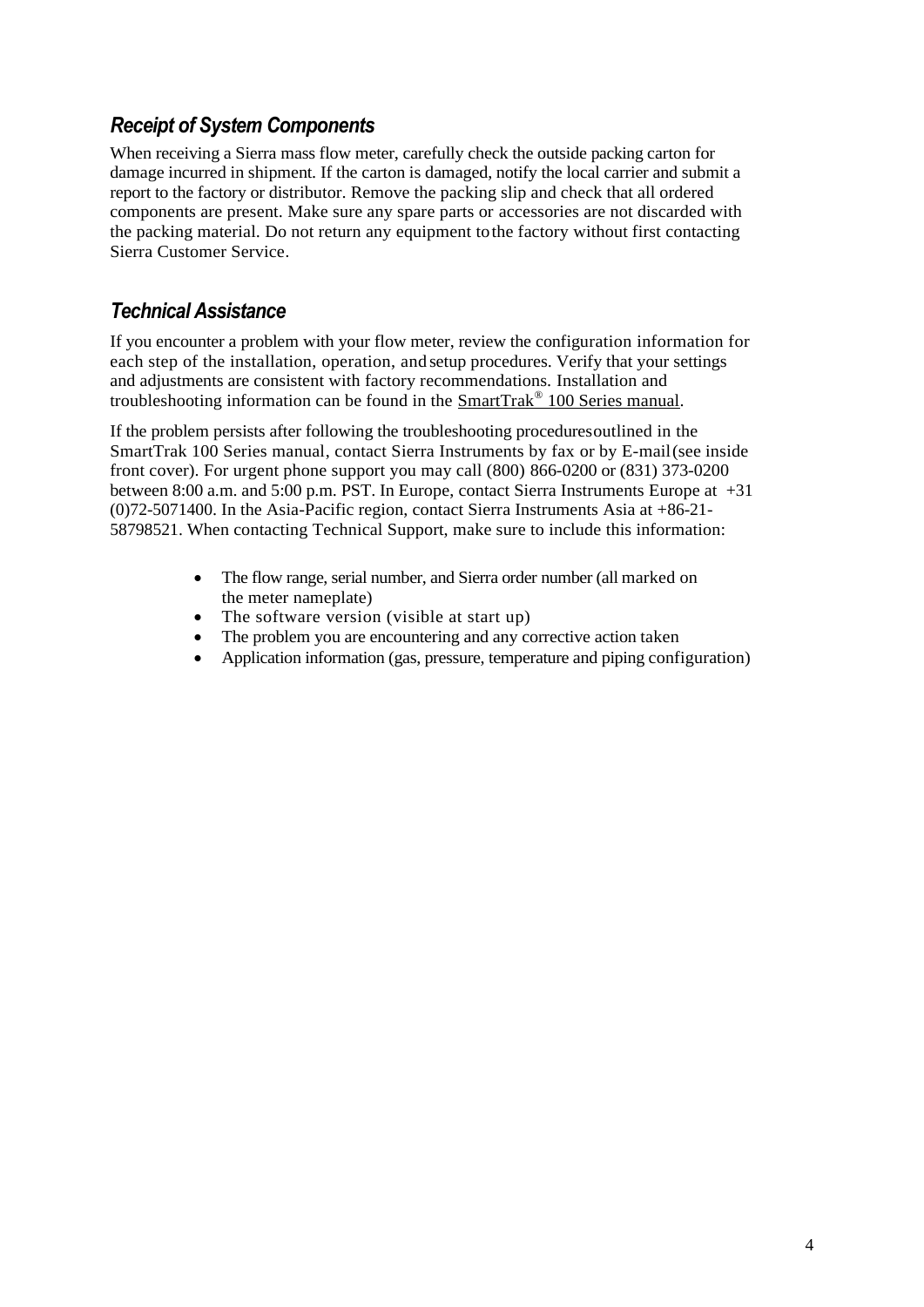## <span id="page-4-0"></span>**Table of Contents**

| $\overline{z}$ |
|----------------|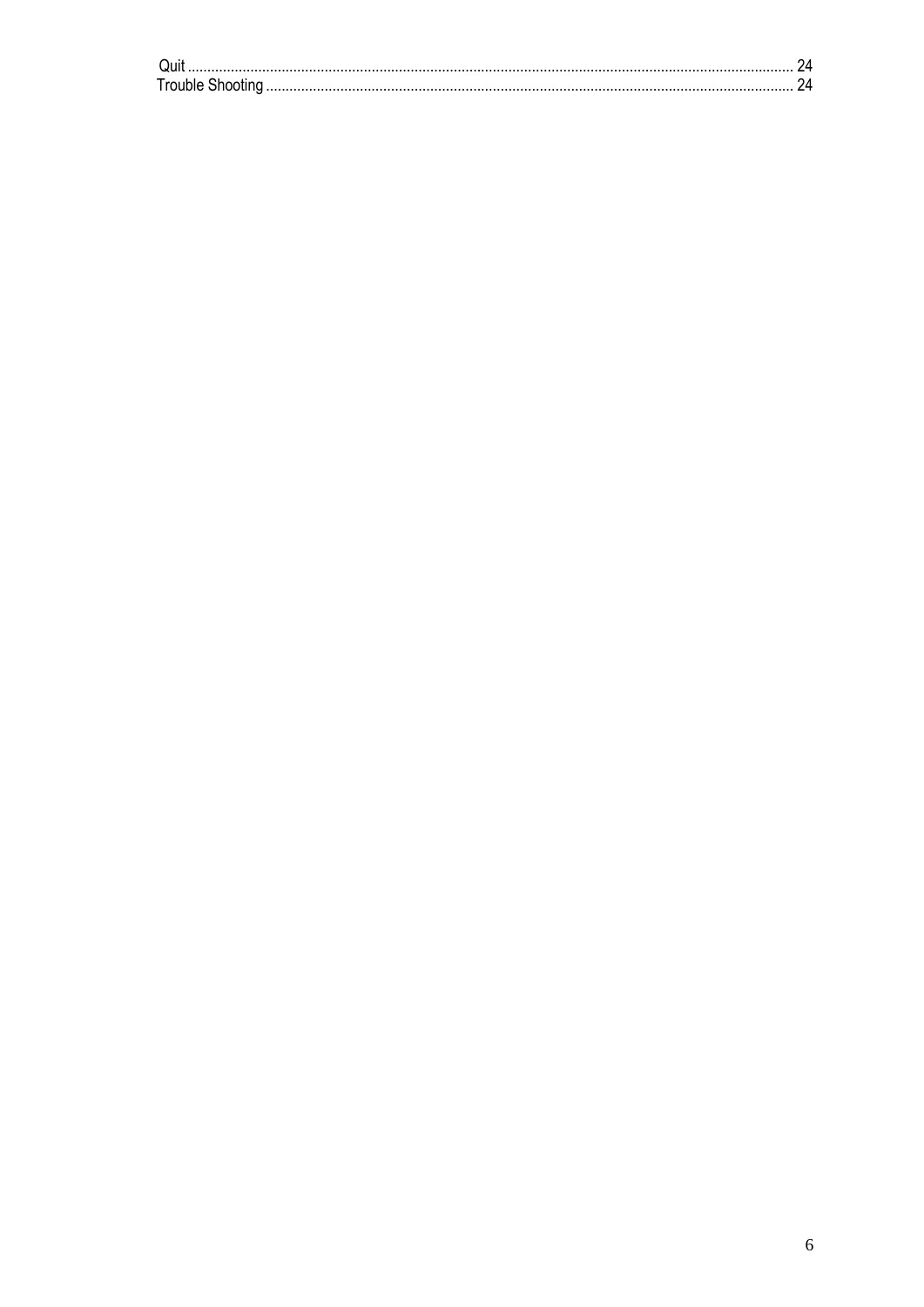## <span id="page-6-0"></span>**Chapter 1: Introduction**

The SmartTrak 100 Modbus™ add-on module for Sierra Instruments' SmartTrak Series 100, 101, and 140 gas flow measurement and control instruments.

A variety of features enable the integration of the SmartTrak into a Modbus network environment. Among these features:

- Access to all vital data
- Sophisticated alarm system
- Totalizer
- SmartTrak functionality monitor

Sierra Instruments provides a graphic application to setup the SmartTrak 100 Modbus features (see Appendix A). You can also access all the features in your application using Modbus compatible software.



#### **Important Tip!**

To fully understand the SmartTrak 100 Modbus and its functions, it is recommended that you also read the SmartTrak 100 Series instruction manual. !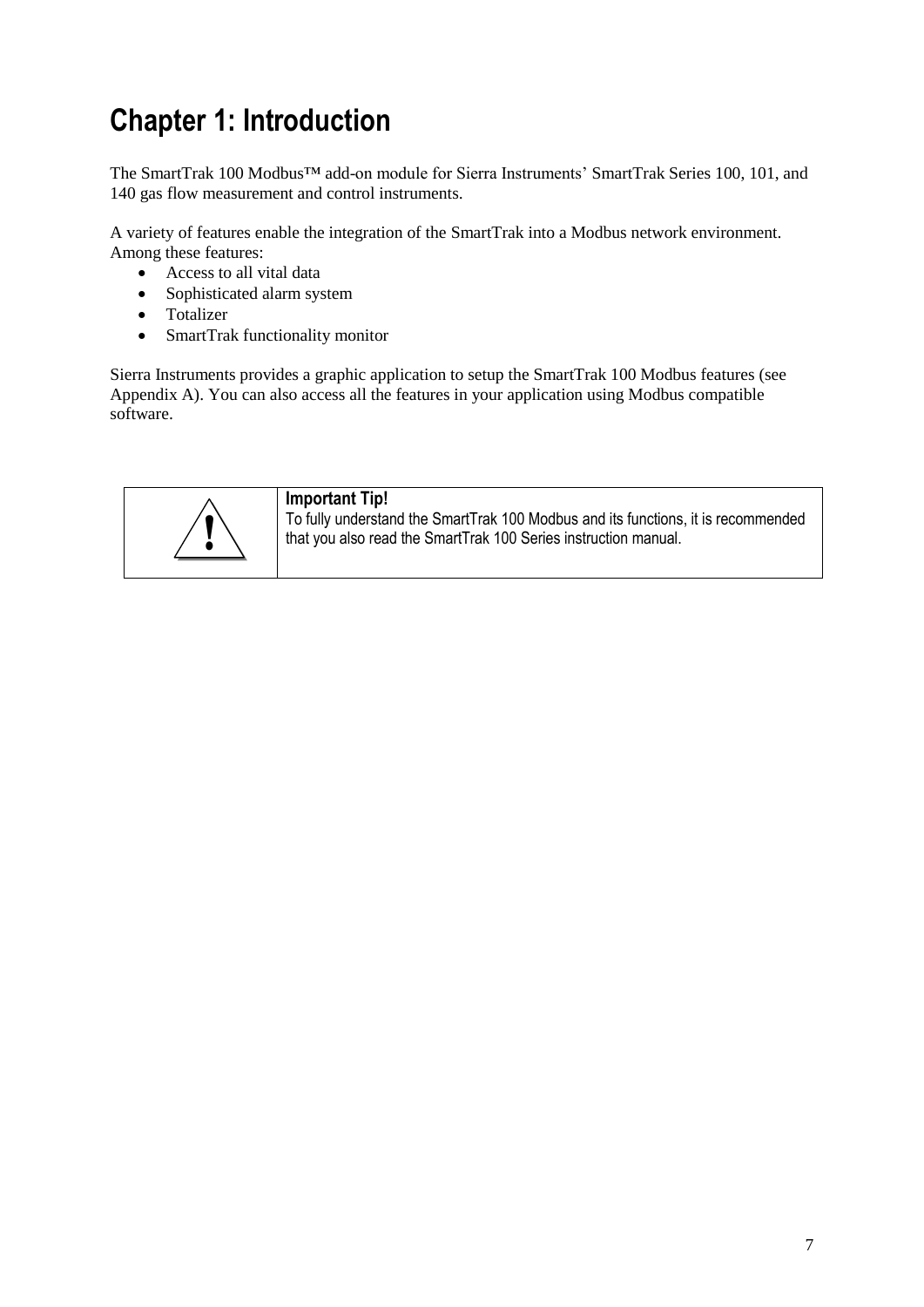## <span id="page-7-0"></span>**Chapter 2: Electrical Connections**

All electrical connections are made on the left side of the SmartTrak 100 Modbus. The 15 Pin "P1" connector is used for instrument power and analog signals. See SmartTrak 100 Manual. The D9 "COM" connector is used for the Modbus-RTU RS-485, and hard wired addressing.



#### **Warning!**

Never connect a remote pilot module to the instrument when a SmartTrak 100 Modbus is mounted on it. Damage can occur.

## *Pin Configuration*

The image below shows the name of the connector and the location of "pin 1."



*Figure 1 Pin Configuration*

| <b>COM</b>  |                       |  |  |
|-------------|-----------------------|--|--|
| Pin#        | <b>Function</b>       |  |  |
| $1$ (arrow) | RS-485 Shield         |  |  |
| 2           | $+24V$ Power          |  |  |
| 3           | $ID0 - selection bit$ |  |  |
| 4           | $ID1 - selection bit$ |  |  |
| 5           | $RS-485 - B$          |  |  |
| 6           | $ID2 - selection bit$ |  |  |
| 7           | Ground                |  |  |
| 8           | $ID3 - selection bit$ |  |  |
| Q           | $RS-485 - A$          |  |  |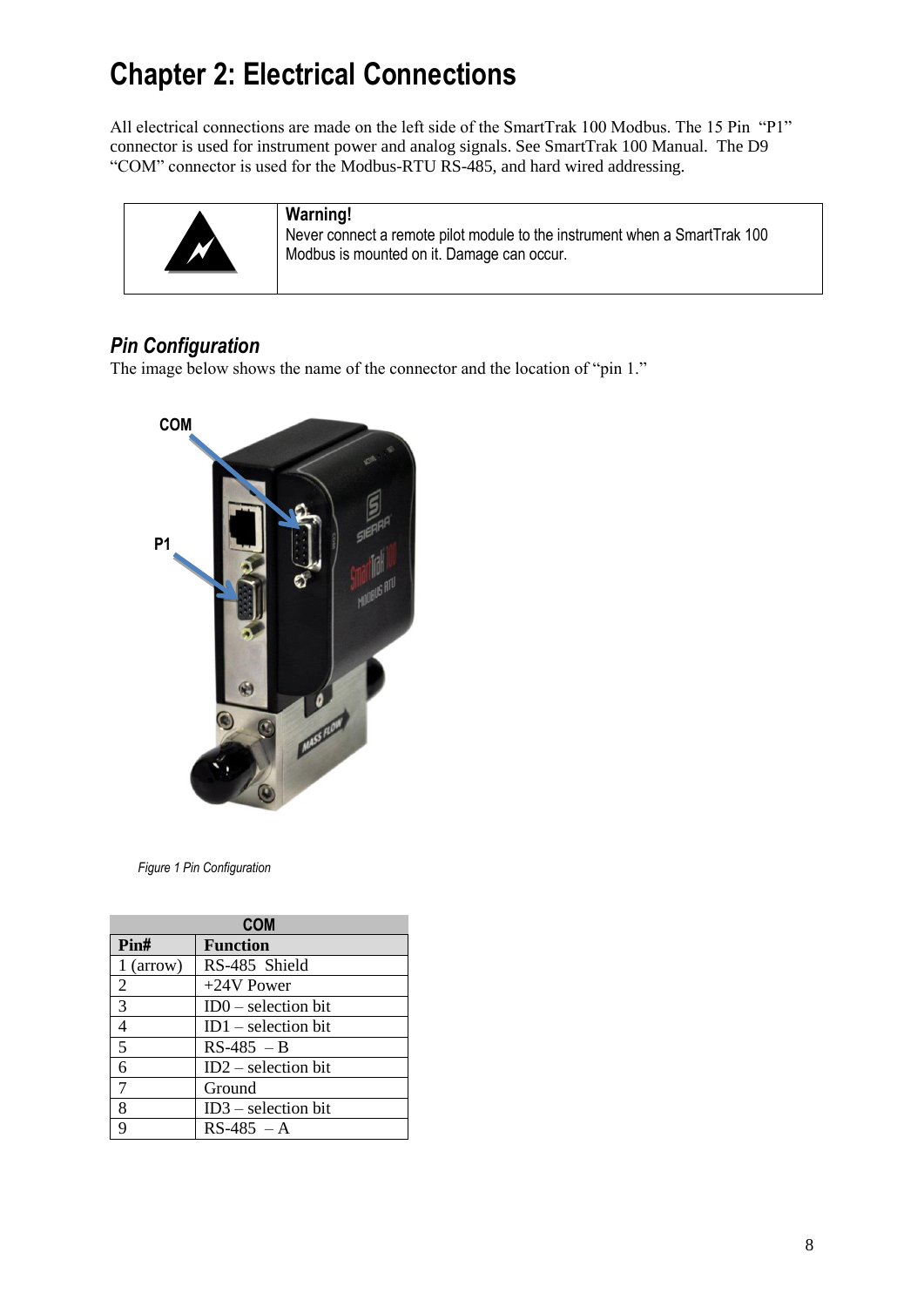|                  | P <sub>1</sub>                          |  |
|------------------|-----------------------------------------|--|
| Pin#             | <b>Function</b>                         |  |
| 1.               | Analog Ground/Output                    |  |
| 2.               | 0-5 VDC Output (or 0-10, 1-5 VDC)       |  |
| 3.               | Analog Ground/RS232                     |  |
| $\overline{4}$ . | Valve Override Purge                    |  |
| 5.               | Power Return (-)                        |  |
| 6.               | Power Input $(+)$                       |  |
| 7.               | RS-232 Transmit (out)                   |  |
| 8.               | Setpoint                                |  |
| 9.               | Not Used                                |  |
| 10.              | Analog Ground/Setpoint                  |  |
| 11.              | Reference Voltage                       |  |
|                  | (5 VDC External Setpoint & Valve Purge) |  |
| 12.              | Valve Override Close                    |  |
| 13.              | RS-232 Receive (in)                     |  |
| 14.              | 4-20 mA Output                          |  |
| 15.              | Not Used                                |  |
|                  | Chassis (Earth) Ground                  |  |

| Note!<br>The pin out for P1 can be found in the SmartTrak 100 Series instruction manual.                                                                                                            |
|-----------------------------------------------------------------------------------------------------------------------------------------------------------------------------------------------------|
| Pins 1, 3, and 10 are connected together inside the instrument. Do not tie these<br>grounds together outside the instrument. Must have one connection per analog<br>ground. Recommended use listed. |

During power-up or reset the ID pins (TTL compatible) are scanned. These pins set the Modbus ID address and will override the software set addresses.

| <b>Hardwired Network ID</b> |                 |                 |                 |                  |
|-----------------------------|-----------------|-----------------|-----------------|------------------|
| ID <sub>3</sub>             | ID <sub>2</sub> | ID <sub>1</sub> | ID <sub>0</sub> | <b>Modbus ID</b> |
| open                        | open            | open            | open            | Internal ID      |
| open                        | open            | open            | <b>GND</b>      |                  |
| open                        | open            | <b>GND</b>      | open            |                  |
| open                        | open            | <b>GND</b>      | <b>GND</b>      |                  |
|                             |                 |                 |                 |                  |
| <b>GND</b>                  | <b>GND</b>      | <b>GND</b>      | <b>GND</b>      | 15               |

### *Instrument and SmartTrak 100 Modbus Power*

The +24V (or optional PV1M 15VDC for meters) power and power return (GND) of the instrument and the SmartTrak 100 Modbus are connected internally through the 15 pin P1 connector.

**Power supply requirements** (ripple should not exceed 100mV peak to peek.

| <b>Instrument</b><br>Type | <b>Recommended Input Voltage</b><br>(regulated) | <b>Minimum mA Requirement</b> |
|---------------------------|-------------------------------------------------|-------------------------------|
| $M100$ (all)              | 15-24 Vdc $(\pm 10\%)$                          | 230                           |
| C100L                     | 24 Vdc $(\pm 10\%)$                             | 500                           |
| $C100L$ -HP               | 24 Vdc $(\pm 10\%)$                             | 800                           |
| C100M                     | 24 Vdc $(\pm 10\%)$                             | 800                           |
| C100H                     | 24 Vdc $(\pm 10\%)$                             | 1260                          |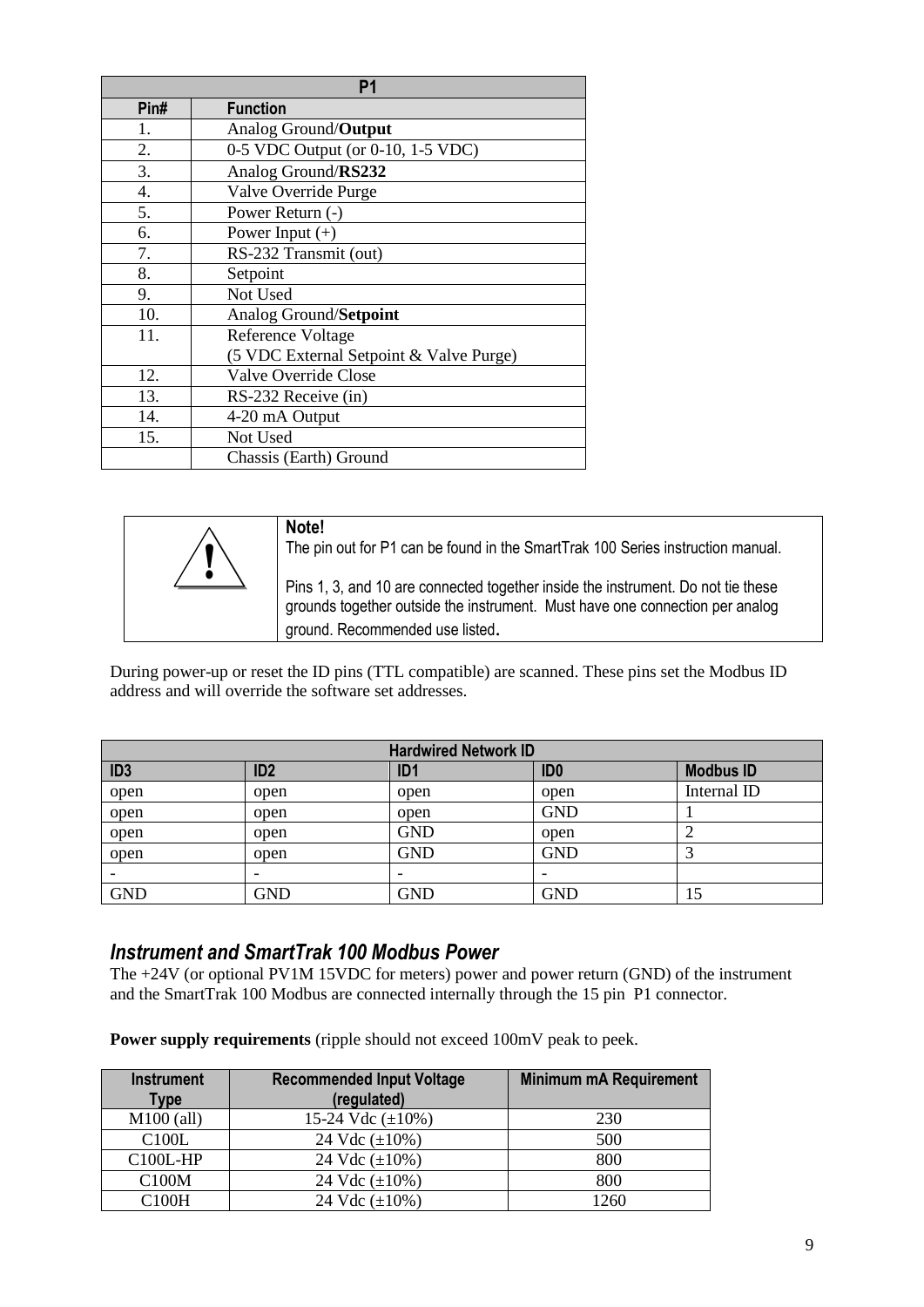### <span id="page-9-0"></span>*RS-485 Connection*



**Caution!**

The SmartTrak 100 Modbus is equipped with an optical isolated RS-485 interface. Don't connect the RS-485 shield to the ground of the power supply unless the isolated barrier isn't required.

<span id="page-9-1"></span>*General 2-Wire Topology RS-485 Network*



*Figure 2 General 2-Wire Topology RS-485 Network*

The "RS-485  $-A$ " (also referred as '-') is connected with the D0 line. The "RS-485  $-B$ " (also referred as '+') is connected with the D1 line. The shield is connected to the common line of the network. The use of line terminators depends on cable lengths and should be determined on site.

#### <span id="page-9-2"></span>*Daisy Chain Units*

RS485 uses a daisy chain topology. It is important to avoid spur lines. Never connect a RS485 bus in a star configuration.

When connecting multiple units the following COM pins are used for the link cable

- 1 (RS-485 shield)
- 5 (RS-485 B, D1)
- $9$  (RS-485 A, D0)

#### <span id="page-9-3"></span>*Cable*

It is recommended to use a twisted pair type of cable (reduces radiated and received EMI). Category 5 cables may be used to a maximum length of 600 meters. To operate at cable lengths of 1000 meter it is advised to use AWG 26 or lower.

#### <span id="page-9-4"></span>*Terminator*

Reflections in a transmission line can cause communication errors. To minimize the reflection it is required to place terminator resistors at both ends of the cable. Never place a terminator resistor somewhere along the cable; they need to be at the end of the bus. The use of line terminators depends on cable lengths and should be determined on site. Typical values for terminator resistors are 120-150  $ohm * (0.5 W)$ .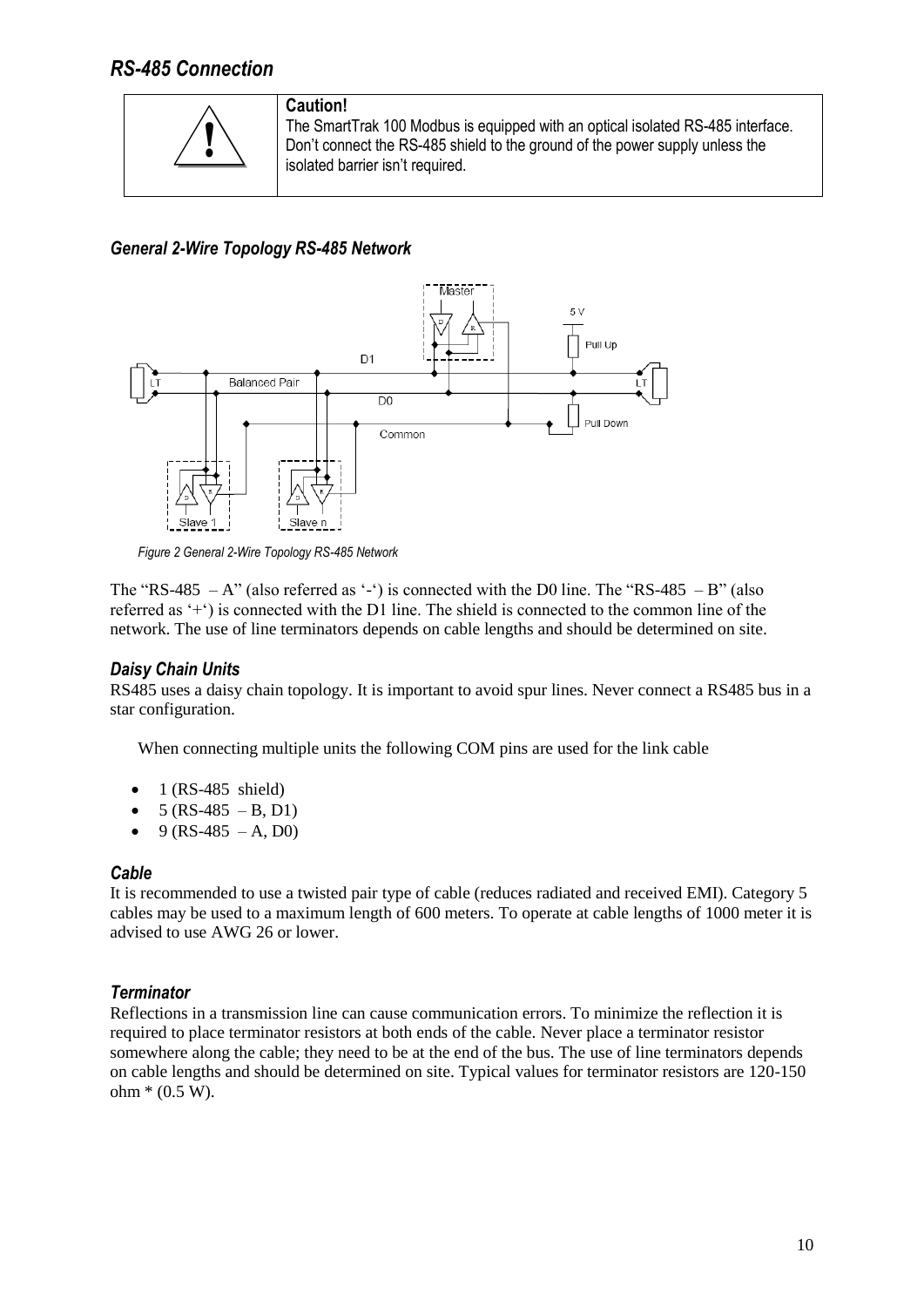#### <span id="page-10-0"></span>*Line Polarization*

In noise environments it may be necessary to polarize the lines to ensure that the receivers stay in a constant state when no signal is present. The polarization must be implemented at one location for the whole bus. The value for the pull up and pull down resistors is between 450 and 650 ohms  $*$  (a higher value permits more devices to be connected to the bus).



**Note** For specific resistor values and other bus requirements consult your RS-485 master's documentation.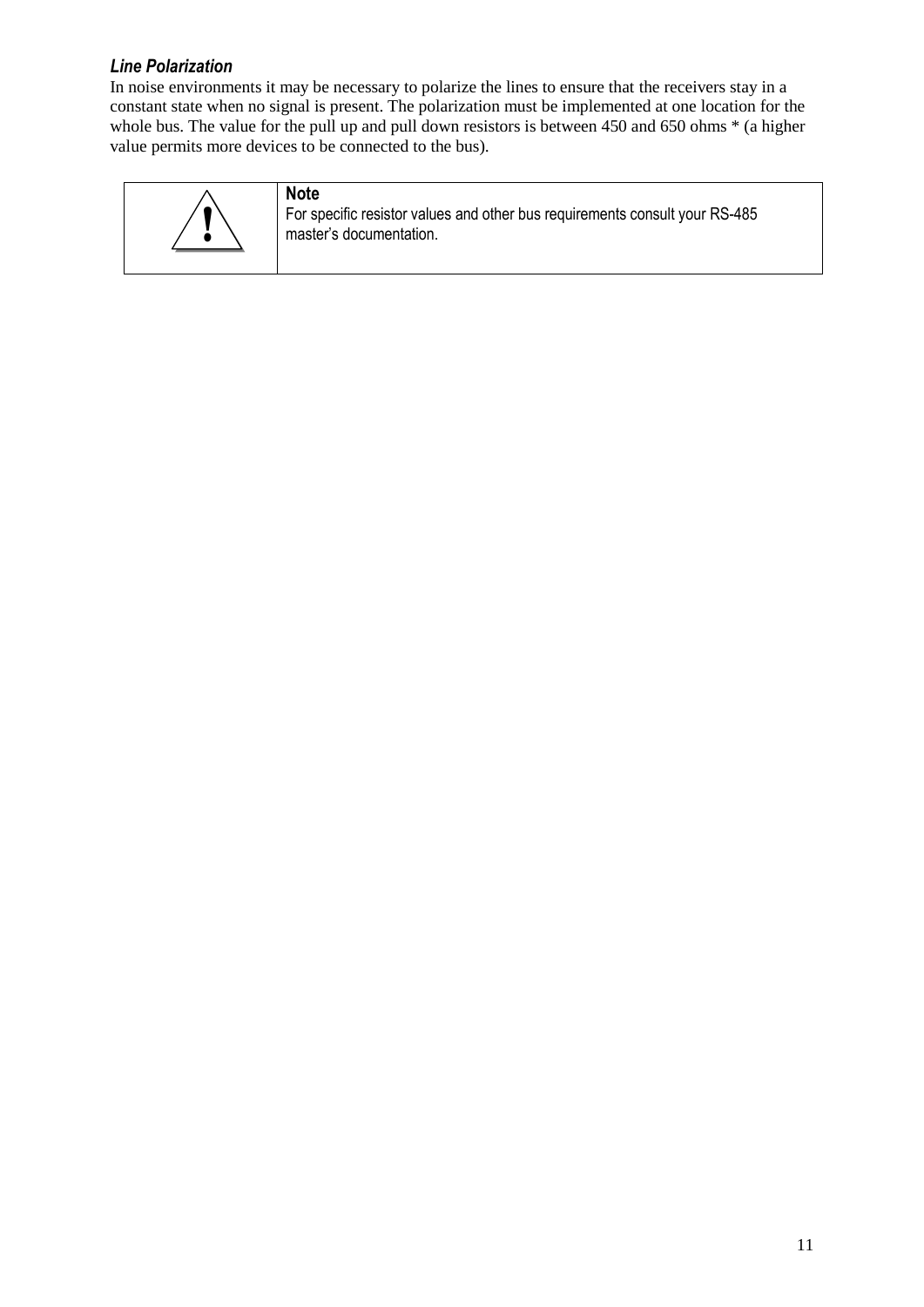## <span id="page-11-0"></span>**Chapter 3: Communicating**

Once the SmartTrak 100 Modbus is wired to the network and powered up it is time to communicate with it.

The default settings for the Modbus interface are as following:

- ID code =  $1-247$  (or  $1-15$  depending on the COM 1 ID pin settings)
- $\bullet$  Baud rate = 19200
- $\bullet$  Parity = Even
- Number of bits  $= 8$
- $\bullet$  Stop bit = 1
- $\bullet$  Delay between receiving and transmitting = 2 ms

Changing the settings can be done through the boot loader (Chapter 7) or special registers.

## <span id="page-11-1"></span>*Power Up*

When powered up the green LED on top of the SmartTrak 100 Modbus enclosure will flash twice. During this time it is possible to enter the boot loader (see Chapter 7on boot loader for more information). After the flashing the red LED will light up indicating the initialization phase. During this time data is retrieved from the SmartTrak and stored into the SmartTrak 100 Modbus memory. There is no communication through Modbus possible at this stage.

Once all data is retrieved the red LED goes off and the green LED will start blinking as it receives data from the instrument. Communication through Modbus is possible now.

If the communication with the instrument is lost for some reason, the SmartTrak 100 Modbus will try to establish it again. During this phase the Modbus interface will not be active.

The red LED will light up every time a network message is received with the correct ID code.



*Figure 3 LED's showing the activities of the SmartTrak 100 Modbus™*

### <span id="page-11-2"></span>*Data Format Various Registers*

- 32 bit float (Real): IEEE 754 floating point, low/high word order
- $\bullet$  BCD encoded: hex encoded decimal values f.i.  $0x89$  = decimal 89
- 8 & 16 bit integer: unsigned integer values
- 16 bits ASCII: ASCII encoded characters, high word =  $1<sup>st</sup>$  character. 0x4944 = "ID"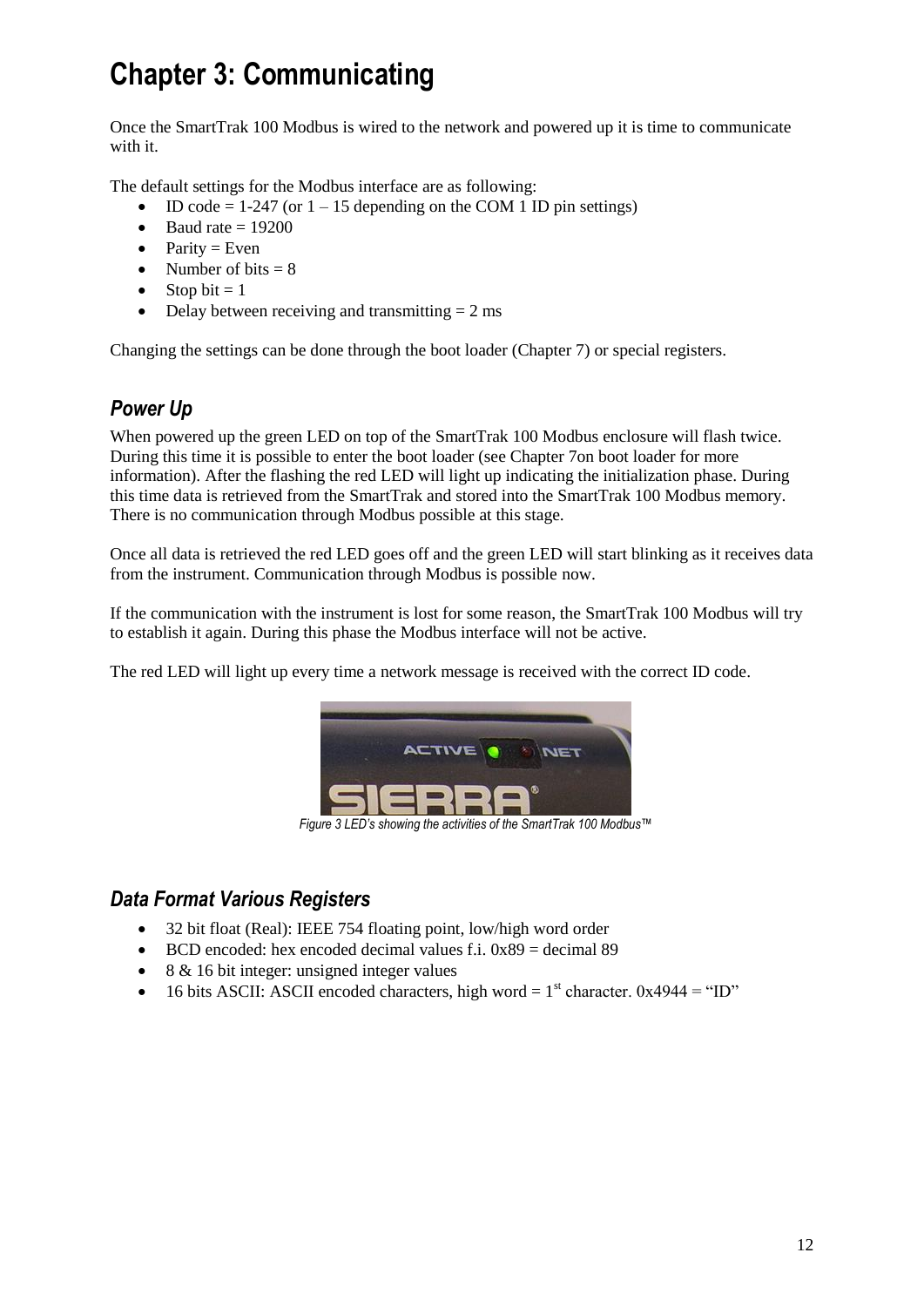## <span id="page-12-0"></span>*Modbus Registers Overview*

| <b>PDU</b>          | <b>Register</b> | <b>Description</b>                                     | <b>Read/Write</b>     | Data type               | No. registers  |
|---------------------|-----------------|--------------------------------------------------------|-----------------------|-------------------------|----------------|
| <b>Address</b>      |                 |                                                        |                       |                         |                |
| <b>Dynamic Data</b> |                 |                                                        |                       |                         |                |
| \$00                | 40001           | Actual flow - low<br>word                              | $\mathbf R$           | 32 bits real            | $\overline{2}$ |
| \$01                | 40002           | Actual flow - high<br>word                             |                       |                         |                |
| \$02                | 40003           | Set point - low word                                   | R/W                   | 32 bits real            | $\overline{2}$ |
| \$03                | 40004           | Set point - high word                                  |                       |                         |                |
| \$04                | 40005           | Totalizer3,4                                           | R/W (Reset)           | <b>BCD</b><br>encoded   | $\overline{4}$ |
| \$05                | 40006           | Totalizer1,2                                           | $\mathbf R$           |                         |                |
| \$06                | 40007           | Totalizer7,8                                           | ${\bf R}$             |                         |                |
| \$07                | 40008           | Totalizer5,6                                           | ${\bf R}$             |                         |                |
| \$08                | 40009           | Valve power                                            | ${\bf R}$             | 16 bits int.            | 1              |
| \$09                | 40010           | Analog CHO                                             | $\overline{\text{R}}$ | 16 bits int.            | $\mathbf{1}$   |
| \$0A                | 40011           | Analog CH1                                             | $\mathbf R$           | 16 bits int.            | 1              |
| \$0 <sub>B</sub>    | 40012           | Digital Data - IN                                      | $\overline{\text{R}}$ | 16 bits int.            | $\mathbf{1}$   |
| \$0C                | 40013           | Digital Data - OUT                                     | R/W                   | 16 bits int.            | $\mathbf{1}$   |
| \$0 <sub>D</sub>    | 40014           | Alarm status                                           | R/W                   | 16 bit int.             | 1              |
| <b>Settings</b>     |                 |                                                        |                       |                         |                |
| \$0E                | 40015           | Factory f.s - low word                                 | $\mathbf R$           | 32 bits real            | $\overline{2}$ |
| \$0F                | 40016           | Factory f.s - high<br>word                             |                       |                         |                |
| \$10                | 40017           | User $f.s - low word$                                  | R/W                   | 32 bits real            | $\overline{2}$ |
| \$11                | 40018           | User $f.s - high word$                                 |                       |                         |                |
| \$12                | 40019           | Gas span - low word                                    | R/W                   | 32 bits real            | $\overline{2}$ |
| \$13                | 40020           | Gas span - high word                                   |                       |                         |                |
| \$21                | 40034           | Gas index                                              | R/W                   | 8 bits int.             | 1              |
| \$22                | 40035           | Valve position index                                   | R/W                   | 8 bits int.             | $\mathbf{1}$   |
| \$23                | 40036           | Flow unit index                                        | R/W                   | 8 bits int.             | 1              |
| \$24                | 40037           | Password                                               | R/W                   | 16 bits int.            | $\mathbf{1}$   |
| \$25                | 40038           | Input set point index                                  | R/W                   | 8 bits int.             | 1              |
| \$26                | 40039           | Analog output index                                    | R/W                   | 8 bits int.             | $\mathbf{1}$   |
| <b>Static Data</b>  |                 |                                                        |                       |                         |                |
| \$27                | 40040           | Device firm $rev - low$<br>word                        | $\mathbf R$           | 32 bits real            | $\overline{2}$ |
| \$28                | 40041           | Device firm rev - high<br>word                         |                       |                         |                |
| \$29                | 40042           | Device type                                            | $\mathbf R$           | 16 bits<br><b>ASCII</b> | 1              |
| \$2A                | 40043           | Serial number - char<br>1,2                            | $\mathbf R$           | 16 bits<br><b>ASCII</b> | $\overline{4}$ |
| \$2B                | 40044           | $\overline{\text{Serial number}} - \text{char}$<br>3,4 |                       |                         |                |
| \$2C                | 40045           | Serial number - char<br>5,6                            |                       |                         |                |
| \$2D                | 40046           | Serial number - char<br>7,8                            |                       |                         |                |
| \$2E                | 40047           | Tag number - char 1,2                                  | $\mathbf R$           | 16 bits<br><b>ASCII</b> | 5              |
| \$2F                | 40048           | Tag number - char 3,4                                  |                       |                         |                |
| \$30                | 40049           | Tag number - char 5,6                                  |                       |                         |                |
| \$31                | 40050           | Tag number - char 7,8                                  |                       |                         |                |
| \$32                | 40051           | Tag number - char<br>9,10                              |                       |                         |                |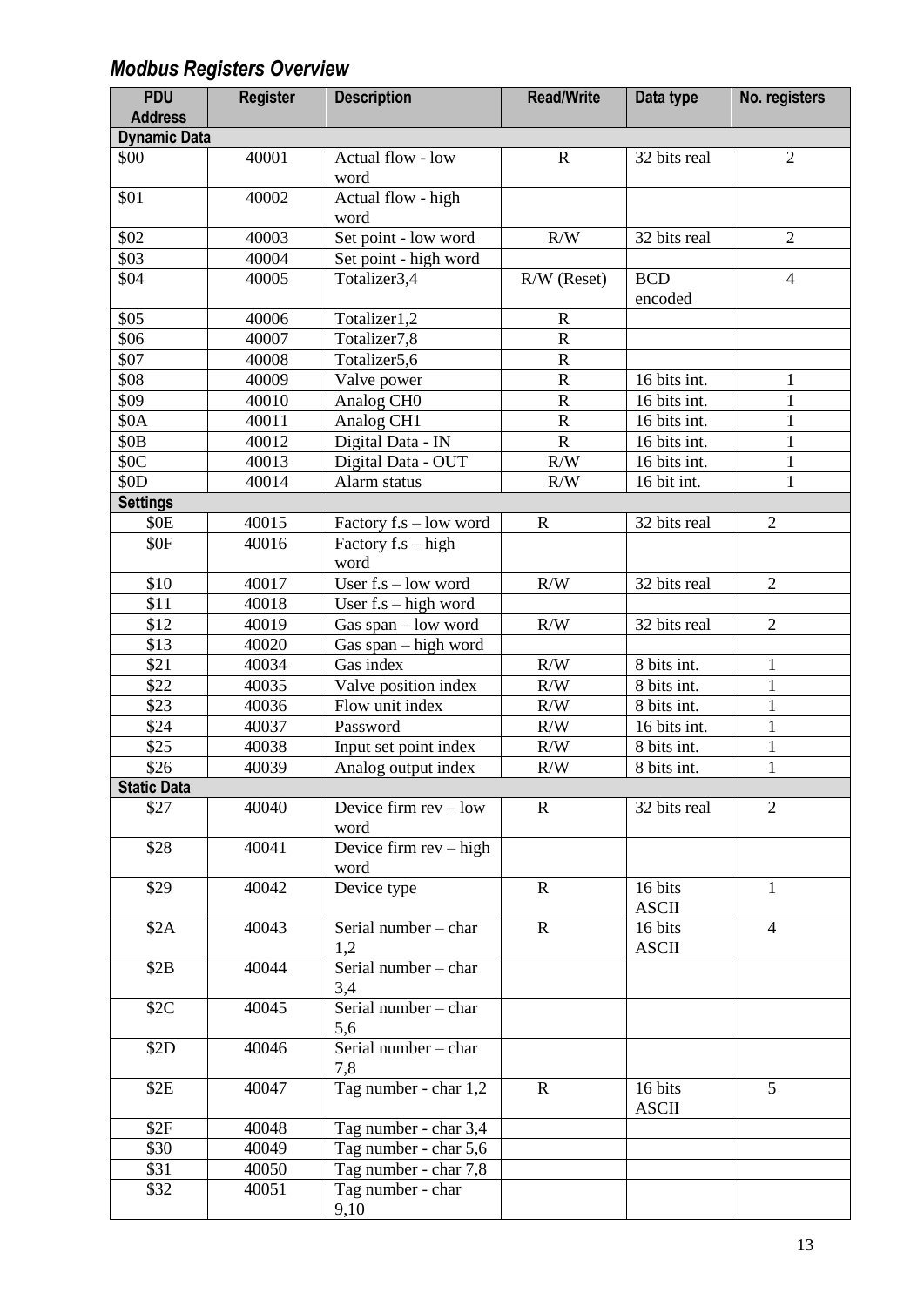| \$33             | 40052 | Gas $1 - char 1,2$               | $\mathbf R$  | 16 bits<br><b>ASCII</b> | 8            |
|------------------|-------|----------------------------------|--------------|-------------------------|--------------|
| \$3A             | 40059 | Gas $1 - char 15,16$             |              |                         |              |
| \$3B             | 40060 | Gas $2$ – char 1,2               | $\mathbf R$  | 16 bits<br><b>ASCII</b> | 8            |
| \$42             | 40067 | Gas $2$ – char 15,16             |              |                         |              |
| \$43             | 40068 | Gas $3$ – char 1,2               | $\mathbf R$  | 16 bits<br><b>ASCII</b> | 8            |
| \$4A             | 40075 | Gas $3$ – char 15,16             |              |                         |              |
| \$4B             | 40076 | Gas $4$ – char 1,2               | $\mathbf R$  | 16 bits<br><b>ASCII</b> | 8            |
| \$52             | 40083 | Gas $4$ – char 15,16             |              |                         |              |
| \$53             | 40084 | Gas $5$ – char 1,2               | $\mathbf R$  | 16 bits<br><b>ASCII</b> | 8            |
| \$5A             | 40091 | Gas $5$ – char 15,16             |              |                         |              |
| \$5B             | 40092 | Gas $6$ – char 1,2               | $\mathbf R$  | 16 bits<br><b>ASCII</b> | 8            |
|                  |       |                                  |              |                         |              |
| \$62             | 40099 | Gas $6 - char 15,16$             | $\mathbf R$  |                         | 8            |
| \$63             | 40100 | Gas $7$ – char 1,2               |              | 16 bits<br><b>ASCII</b> |              |
| \$6A             | 40107 | Gas $7$ – char 15,16             |              |                         |              |
| \$6B             | 40108 | Gas $8$ – char 1,2               | $\mathbf R$  | 16 bits<br><b>ASCII</b> | 8            |
| \$72             | 40115 | Gas $8$ – char 15,16             |              |                         |              |
| \$73             | 40116 | Gas $9$ – char 1,2               | $\mathbf R$  | 16 bits<br><b>ASCII</b> | 8            |
| $\overline{$7A}$ | 40123 | Gas $9$ – char 15,16             |              |                         |              |
| \$7B             | 40124 | Gas $10$ – char 1,2              | $\mathbf R$  | 16 bits<br><b>ASCII</b> | 8            |
| \$82             | 40131 | Gas $10$ – char<br>15,16         |              |                         |              |
| \$83             | 40132 | Sensor data                      | $\mathbf R$  | $8 + 8$ bit int.        | $\mathbf{1}$ |
| \$84             | 40133 | Set unit to zero                 | $R/W$ (\$A5) | 8 bits int.             | $\mathbf{1}$ |
| \$85             | 40134 | Reset unit to factory<br>default | $R/W$ (\$A5) | 8 bits int.             | $\mathbf{1}$ |

## <span id="page-13-0"></span>*Special-Modbus Set Up*

| <b>PDU</b>     | <b>Register</b> | <b>Description</b>             | <b>Read/Write</b> | <b>Type</b> | No. registers |
|----------------|-----------------|--------------------------------|-------------------|-------------|---------------|
| <b>Address</b> |                 |                                |                   |             |               |
| \$1003         | 44100           | ID $(1-247)$                   | R/W               | 16 bit int. |               |
| \$1004         | 44101           | Baud rate                      | R/W               | 16 bit int. |               |
|                |                 | $1 = 4800, 2 = 9600$           |                   |             |               |
|                |                 | $3 = 19K2$ , $4 = 38K4$        |                   |             |               |
|                |                 | $5 = 57K6$                     |                   |             |               |
| \$1005         | 44102           | Parity                         | R/W               | 16 bit int. |               |
|                |                 | $1$ =none, $2$ =odd, $3$ =even |                   |             |               |
| \$1006         | 44103           | TX delay (milliseconds)        | R/W               | 16 bit int. |               |
| \$1007         | 44104           | Reset unit:                    | R/W               | 16 bit int. |               |
|                |                 | Read value from this           |                   |             |               |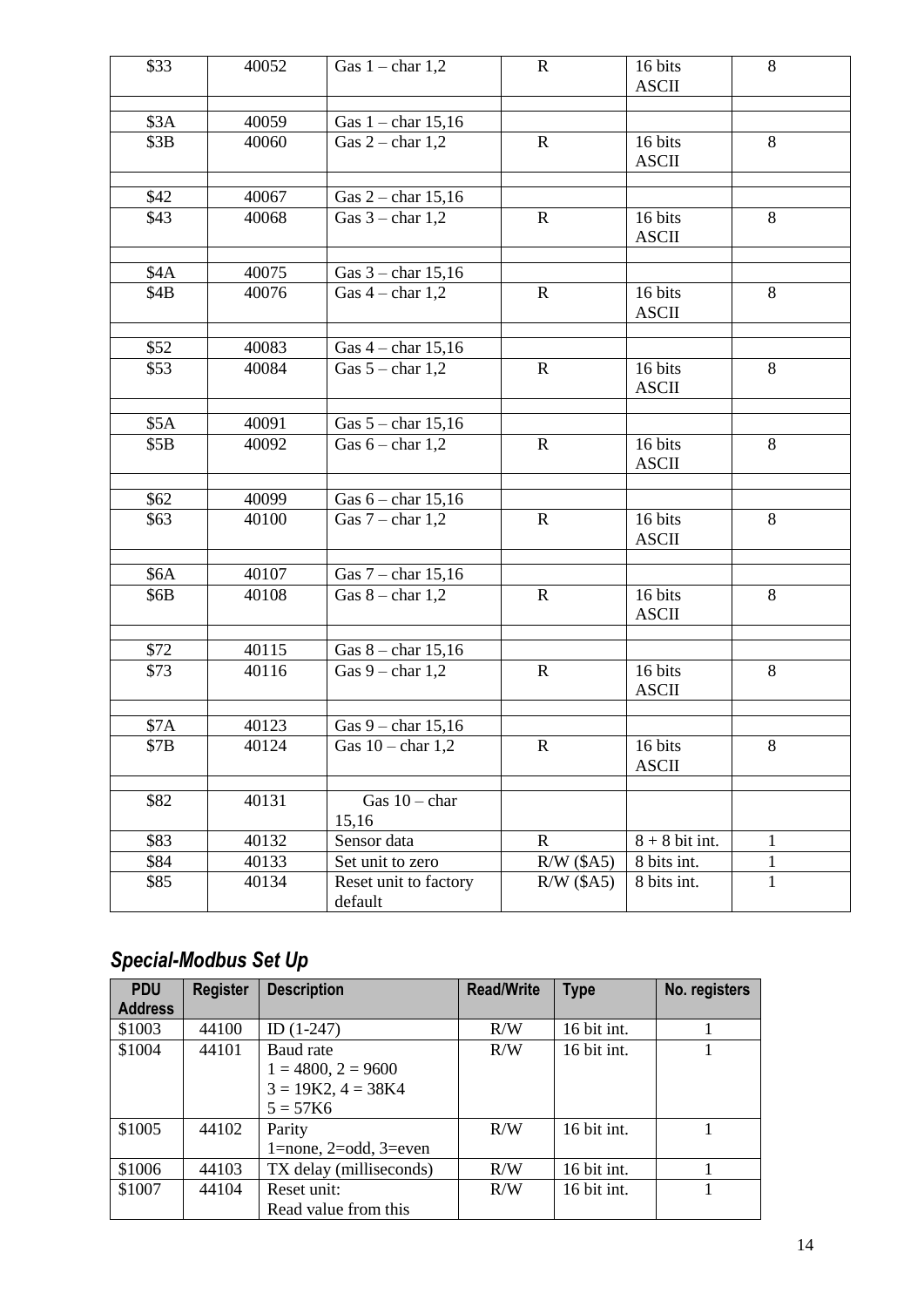|  | register and write it back. |  |  |
|--|-----------------------------|--|--|
|  | This will reset the unit    |  |  |

### <span id="page-14-0"></span>*Registers Explained*

The registers are divided into four groups. The first group  $(40001 - 40014)$  represents the dynamic data. This group changes the most. The second group (40015 – 40039) contains the settings from the instrument and SmartTrak 100 Modbus specific settings. The third group contains static data about the instruments. The last group  $(44100 - 44104)$  contains special functions to change the Modbus settings while the unit is in the network.

### *Registered Descriptions*

#### <span id="page-14-1"></span>*40001: Actual Flow*

The actual flow as measured by the instrument.

#### <span id="page-14-2"></span>*40003: Set Point*

When using a controller the set point is shown. Writing to this register will set the set point. When a set point is entered which is beyond the full scale of the instrument then the set point will be changed automatically to the full scale value

#### <span id="page-14-3"></span>*40005 – 40008: Totalizer*

Totalizer value BCD encoded. The first two registers are the value left of the decimal point. The last two registers represent the value behind the decimal point.

Example:  $40005 = 0x0010$  $40006 = 0x1204$  $40007 = 0x1654$  $40008 = 0x4500$ Total = 12040010. 45001654

#### <span id="page-14-4"></span>*40009: Valve Power*

Value representing the power injected into the value (when using a controller). The value will range between 0 and 3200 (4095 when purging the valve).

#### <span id="page-14-5"></span>*40015: Factory Full Scale*

Factory full scale value of the instrument

#### <span id="page-14-6"></span>*40017: User Full Scale*

The user full scale value allows you to re-range the instrument. Any value between 50% and 100% of the factory full scale is allowed. The new value will also redefine the analog outputs of the instrument (when used). The 20mA/5 Vdc will represent the new full scale value.

#### <span id="page-14-7"></span>*40019: Gas Span*

The gas span value allows you to adjust the 100% calibration point in the field. This is a correction factor, factory set to 1.000. This factor has an acceptable range of .500 to 2.00. This value will be returned to 1.000 if factory defaults are reset.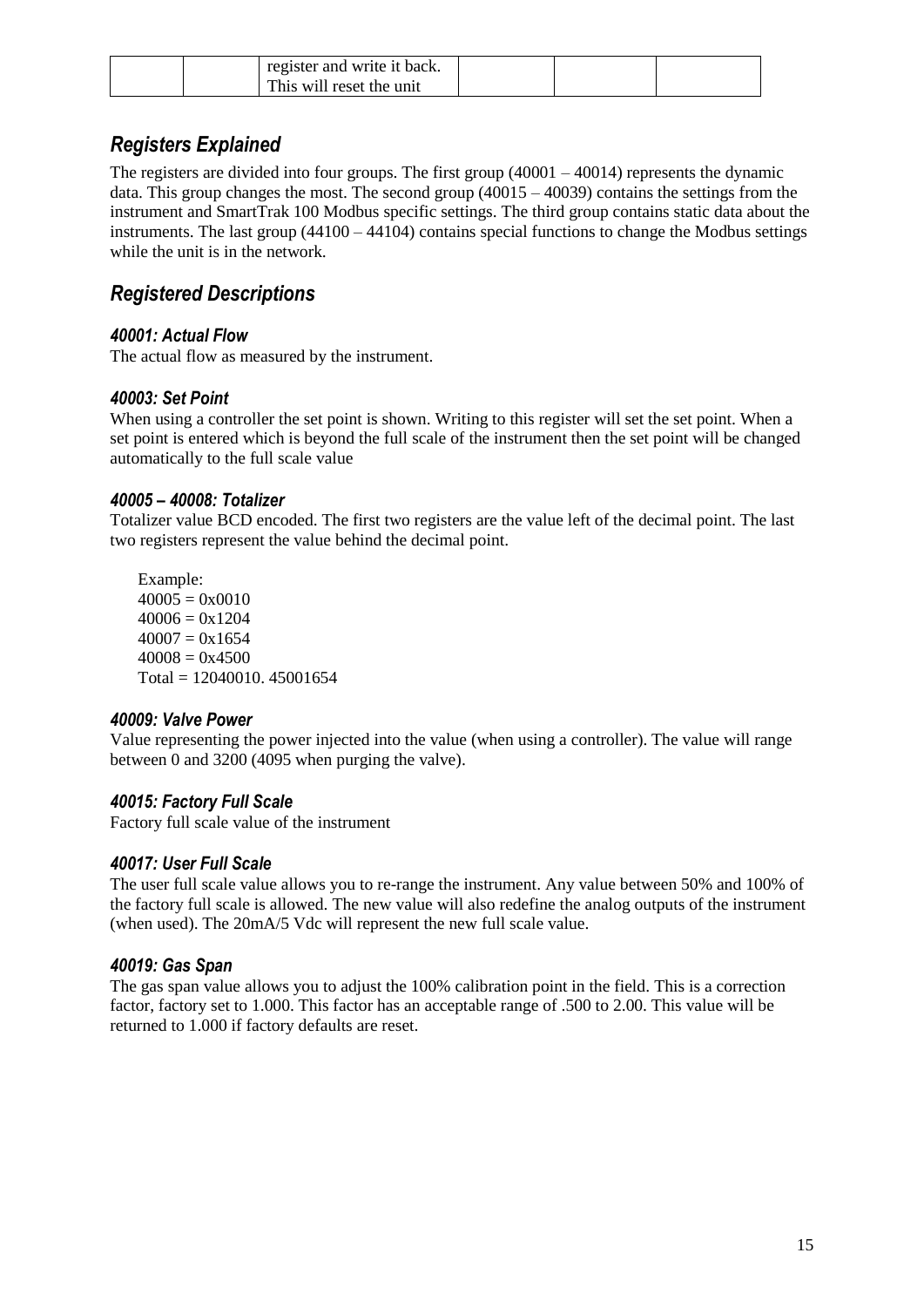#### <span id="page-15-0"></span>*40034: Gas index*

Value shows which gas is selected on the instrument. Value can range between 1 and 10. This specific index can be customizing when ordering. The default list is:

| <b>Value</b> | Gas                        |
|--------------|----------------------------|
|              | Air                        |
| 2            | Argon (Ar)                 |
| 3            | <b>Carbon Dioxide</b>      |
|              | (CO <sub>2</sub> )         |
| Δ            | Carbon Monoxide            |
|              | (CO)                       |
| 5            | Methane (CH <sub>4</sub> ) |
| 6            | Helium (He)                |
| 7            | Hydrogen (H <sub>2</sub> ) |
| 8            | Oxygen (O2)                |
| 9            | Nitrogen (N2)              |
| 10           | Nitrous Oxide (N20)        |

#### <span id="page-15-1"></span>*40035: Valve Position Index*

Valve position index is the mode at which the valve of the controller will operate. The table shows the available values:

| Value | Mode      |
|-------|-----------|
|       | Automatic |
|       | Closed    |
|       | Purge     |

#### <span id="page-15-2"></span>*40036: Flow Unit Index*

The value indicates the selected flow unit on the instrument. The table shows the available values:

| <b>Value</b>                                                                        | Unit           |
|-------------------------------------------------------------------------------------|----------------|
| $\mathbf{1}$                                                                        | Scc/s          |
|                                                                                     | Scc/m          |
|                                                                                     | Scc/h          |
|                                                                                     | Ncc/s          |
| $\frac{2}{3}$ $\frac{3}{4}$ $\frac{4}{5}$ $\frac{6}{6}$ $\frac{7}{7}$ $\frac{8}{9}$ | Ncc/m          |
|                                                                                     | Ncc/h          |
|                                                                                     | SCF/s          |
|                                                                                     | SCF/m          |
|                                                                                     | SCF/h          |
| $\overline{10}$                                                                     | NM3/s          |
| $\overline{11}$                                                                     | NM3/m          |
| $\overline{1}2$                                                                     | NM3/h          |
| $\overline{13}$                                                                     | SM3/s          |
| $\overline{14}$                                                                     | SM3/m          |
| $\overline{15}$                                                                     | SM3/h          |
| 16                                                                                  | $S\frac{1}{s}$ |
| $\overline{17}$                                                                     | Sl/m           |
| 18                                                                                  | S1/h           |
| 19                                                                                  | Nl/s           |
| 20                                                                                  | Nl/m           |
| 21                                                                                  | Nl/h           |
| $\overline{22}$                                                                     | g/s            |
| $\overline{23}$                                                                     | g/m            |
| $\overline{24}$                                                                     | g/h            |
| 25                                                                                  | Kg/s           |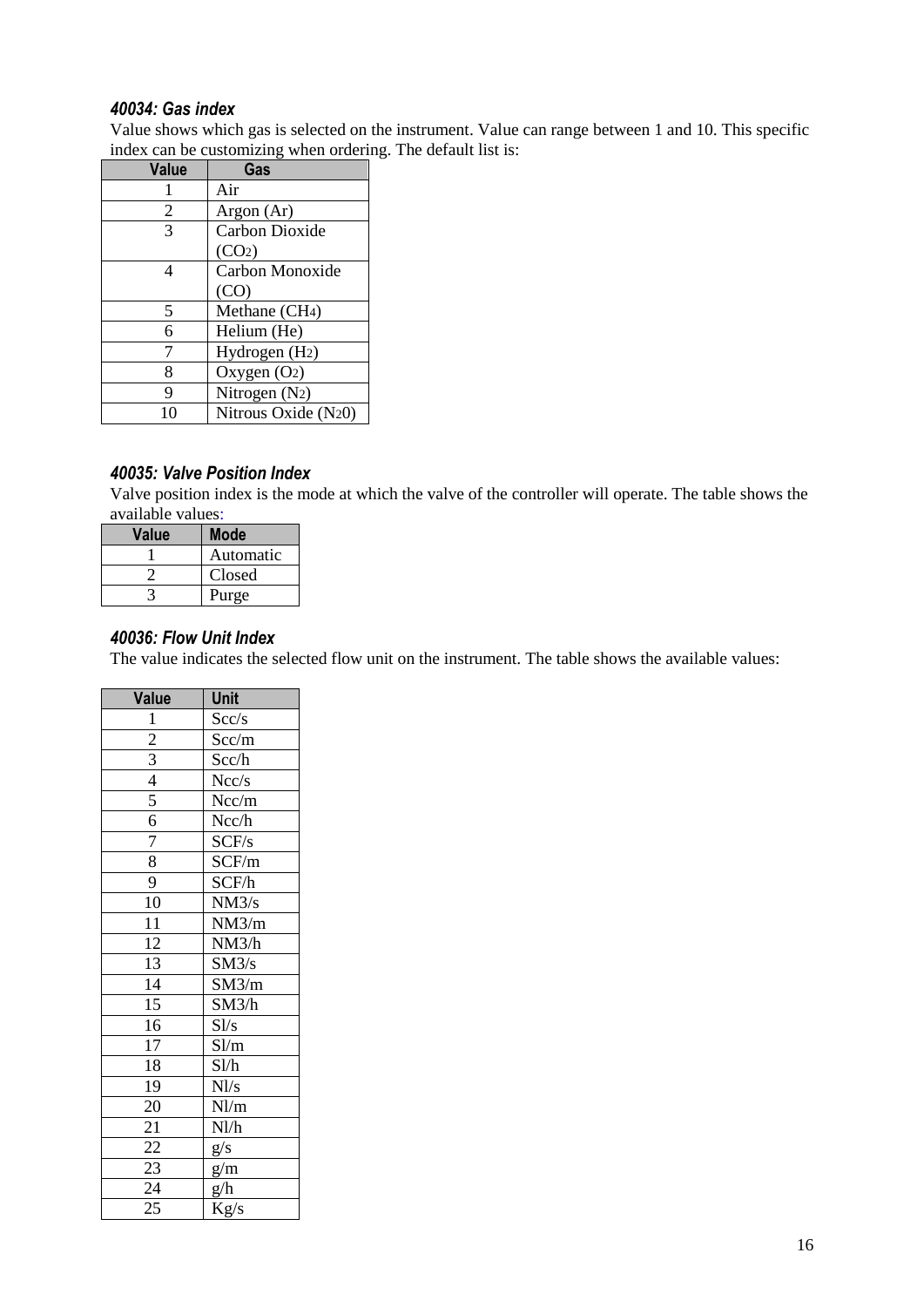| 26 | Kg/m |
|----|------|
| 27 | Kg/h |
| 28 | Lb/s |
| 29 | Lb/m |
| 30 | Lb/h |

#### <span id="page-16-0"></span>*40037: Password*

Current password in the instrument. This password doesn't affect the SmartTrak 100 Modbus™.

#### <span id="page-16-1"></span>*40038: Input Set Point Index*

Value indicates the source for the set point. The table shows the available values:

| <b>Value</b> | <b>Source</b>                 |
|--------------|-------------------------------|
|              | Digital (Modbus in this case) |
|              | $0 - 5$ volts                 |
|              | $0 - 10$ volts                |
|              | $1 - 5$ volts                 |
|              | $4 - 20$ mA                   |
|              | $0 - 20$ mA                   |

|  | <b>Caution!</b><br>Select RS-232 as source when the set point needs to be controlled through the<br>network. |
|--|--------------------------------------------------------------------------------------------------------------|
|--|--------------------------------------------------------------------------------------------------------------|

#### <span id="page-16-2"></span>*40039: Analog Output Index*

Analog output index is the value which indicates the current selected analog output of the instrument. The table shows the available values:

| <b>Value</b> | <b>Output Option</b>       |
|--------------|----------------------------|
|              | $0 - 5$ Vdc $/4 - 20$ mA   |
|              | $0 - 10$ Vdc $/ 4 - 20$ mA |
|              | $1 - 5$ Vdc $/ 4 - 20$ mA  |
|              | $0 - 5$ Vdc $/ 0 - 20$ mA  |
|              | $0 - 10$ Vdc / $0 - 20$ mA |
|              | $1 - 5$ Vdc $/ 0 - 20$ mA  |

#### <span id="page-16-3"></span>*40040: Firmware Revision*

Firmware revision number of the instrument

#### <span id="page-16-4"></span>*40042: Device Type*

There are two characters indication the type of instrument attached to the SmartTrak 100 Modbus™. The first character (high byte) indicates the version number of the Smart-Trak®. The second character (low byte) indicates if a meter 'M' or controller 'C' is attached.

Examples:

'2M' = Current SmartTrak - Meter ;

'1C' = Obsolete SmartTrak -Controller (serial numbers lower the 125,000)

#### <span id="page-16-5"></span>*40043 - 40046: Serial Number*

Serial number of the instrument expressed as an eight character string.

#### <span id="page-16-6"></span>*40047 - 40051: Tag*

Tag (or label) string which is set in the SmartTrak 100 Modbus™. The tag can only be set in boot loader mode and can be used f.i. to identify the instrument or its location.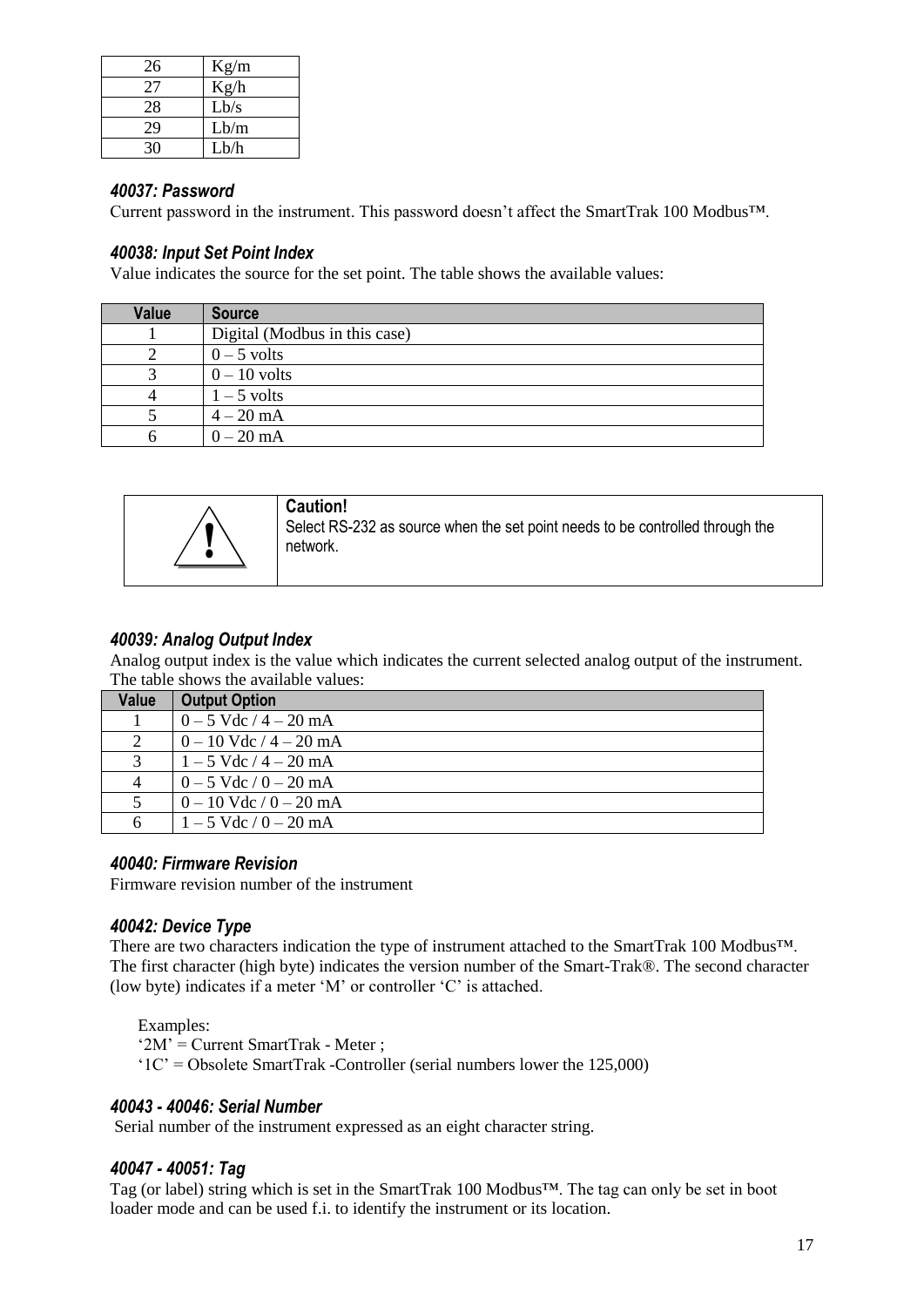<span id="page-17-0"></span>*40052 – 40059: Gas Name 1*

<span id="page-17-1"></span>*40060 – 40067: Gas Name 2*

<span id="page-17-2"></span>*40068 – 40075: Gas Name 3*

<span id="page-17-3"></span>*40076 – 40083: Gas Name 4*

<span id="page-17-4"></span>*40084 – 40091: Gas Name 5*

<span id="page-17-5"></span>*40092 – 40099: Gas Name 6*

<span id="page-17-6"></span>*40100 – 40107: Gas Name 7*

<span id="page-17-7"></span>*40108 – 40115: Gas Name 8*

<span id="page-17-8"></span>*40116 – 40123: Gas Name 9*

<span id="page-17-9"></span>*40124 – 40131: Gas Name 10*

Gas table present in the instrument.

#### <span id="page-17-10"></span>*40132: Sensor Data*

Sensor data from the instrument. The high byte shows the bridge voltage and the low byte shows the bridge current.

#### <span id="page-17-11"></span>*40133: Set Unit To Zero*

Writing the value 0xA5 to this register will zero the instrument. Make sure there is zero flow at your application pressure before using this command. 40134 below will return the unit back to the factory default zero.

#### <span id="page-17-12"></span>*40134: Reset Unit to Factory Default*

Writing the value 0xA5 to this register will reset all your custom settings to factory defaults. The zero value and gas span values are cleared.

#### <span id="page-17-13"></span>*Special Modbus Set Up Registers*

The Modbus settings for the SmartTrak 100 Modbus can be altered while it is connected to the network. Through special registers it is possible to change the settings. The settings can be changed but will not become active until a special write is performed.

#### <span id="page-17-14"></span>*44100: ID*

The ID code as stored in memory is shown. The ID code set through the ID pins on P1 is not shown. Any value between 1 and 255 can be used.

<span id="page-17-15"></span>

|  |  | 44101: Baud rate |  |
|--|--|------------------|--|
|--|--|------------------|--|

| Value | <b>Baud rate</b> |
|-------|------------------|
|       | 4800             |
|       | 9600             |
|       | 19K <sub>2</sub> |
|       | 38K4             |
|       | 57K6             |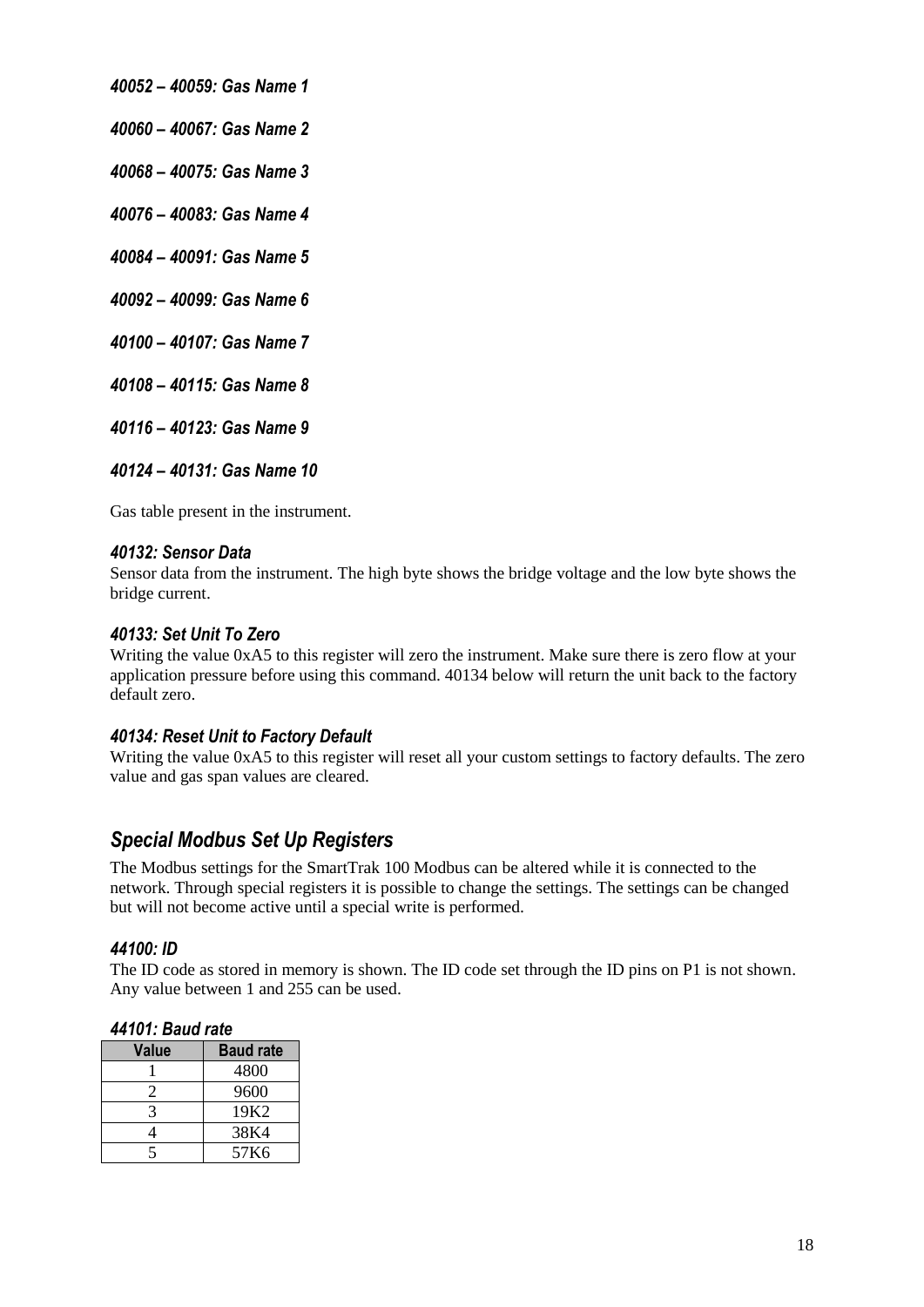#### <span id="page-18-0"></span>*44102: Parity*

| Value | <b>Parity</b> |
|-------|---------------|
|       | None          |
|       | Odd           |
|       | Even          |

#### <span id="page-18-1"></span>*44103: TX delay*

The value in this register will tell the SmartTrak 100 Modbus to wait a number of milliseconds before starting to transmit the reply to the master.

Delay time  $=$  value x 1ms

#### <span id="page-18-2"></span>*44104: Reset unit*

Writing back the value read from this register will trigger two events:

- 1. The values entered for the ID code, baud rate, parity and TX delay will be stored in memory (making them permanent)
- 2. The SmartTrak 100 Modbus will perform a power-up reset reading the new settings

The new settings are now active. The new settings will not be stored unless the correct value is written to this register. When the settings are changed and a manual reset is performed then the old settings will be used.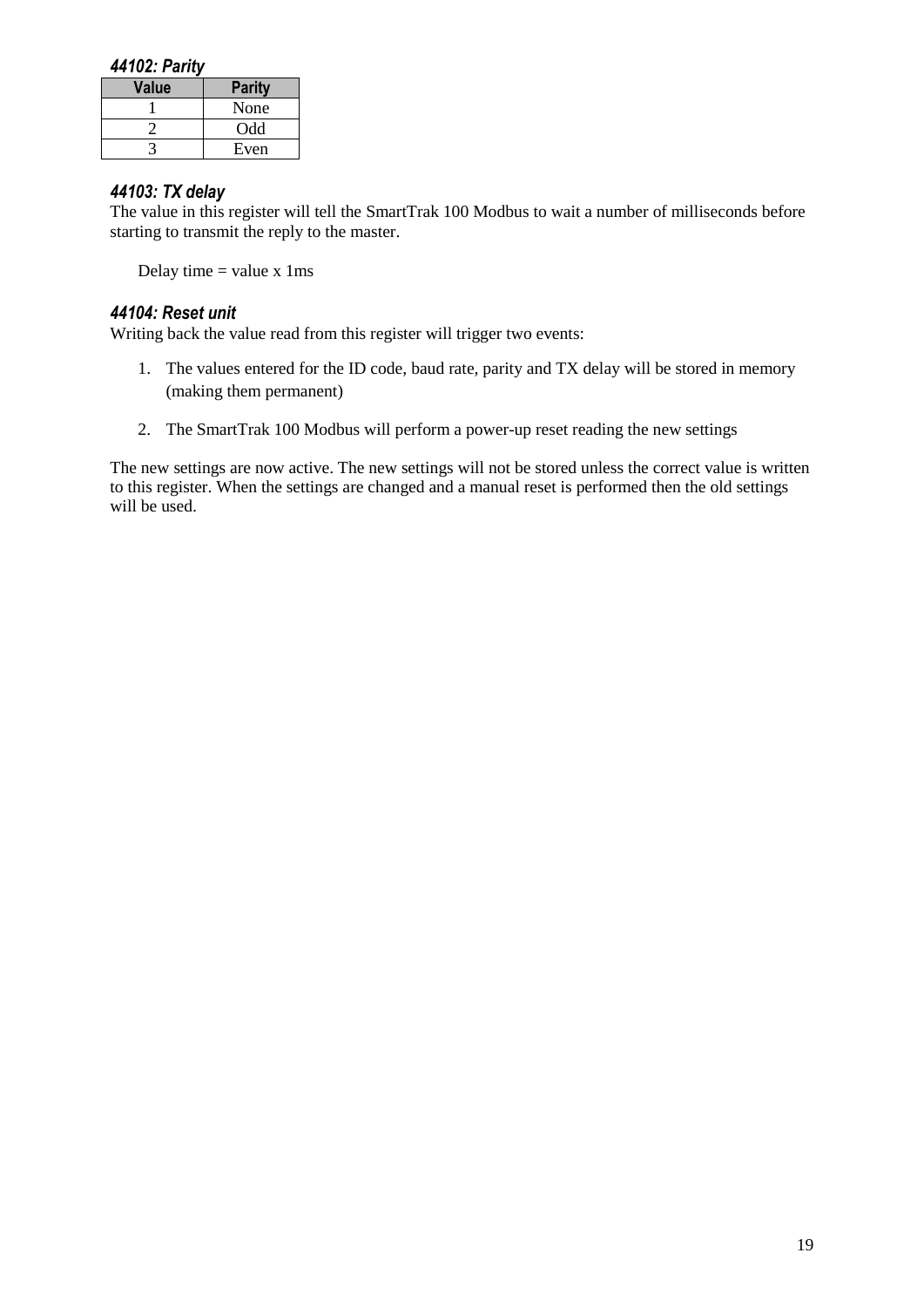## <span id="page-19-0"></span>**Chapter 4: Bootloader**

### <span id="page-19-1"></span>*Introduction*

This chapter describes how the boot loader is used. The boot loader makes it possible to set up applications and download firmware using a simple terminal program and a serial connection.

## <span id="page-19-2"></span>*Getting Started*

In order to use the Bootloader, a PC is needed which is equipped with an RS-485 interface or an external converter connected to the RS-232 port.

Connect the RS-485 interface of the SmartTrak 100 Modbus to the RS-485 interface of the PC. On the PC start a simple terminal program like HyperTerminal.



Start HyperTerminal from windows and select the com port to which the RS-485 interface is connected. Use the following settings:

Baud rate : 9600 Number of bits : 8 Parity : N Stop bits : 1 Flow Control :None

The boot loader will only be active during the first 2 seconds after a power-up or reset. During powerup (or reset) the green LED will blink twice before executing the application. To enter the boot loader, follow the next steps:

- 1. Power up the unit
- 2. In HyperTerminal press the enter key within 2 seconds of power up (any other key will terminate the boot loader and will start the application)

When the boot loader is activated successfully the green LED will stay on. The following menu will be presented on the screen: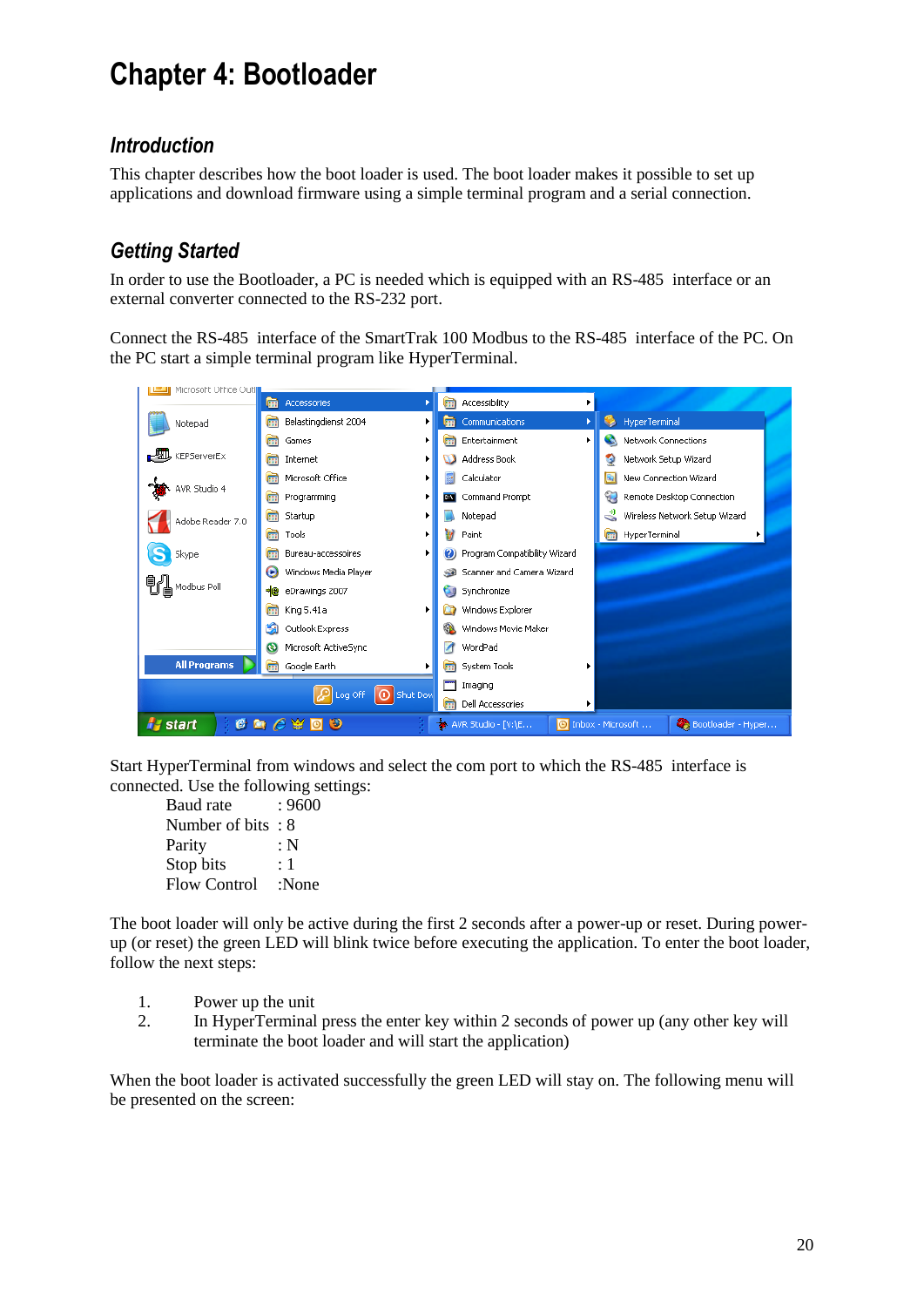

The version of the boot loader is shown and three options. By pressing the "1", "2" or "3" key an option is selected.

#### <span id="page-20-0"></span>*Load Firmware (not typically required)*

Press "1" to download new firmware to the unit. The following screen will be presented:



A question is presented asking to continue. Press the "Y" or "y" key to continue. Press "N" or "n" to abort. When continuing the following screen will be presented:



The screen will start to fill up with the "§" character indicating that the XMODEM transfer can be started. Press the "ESC" key to abort.

From the "Transfer" menu select "Send file"

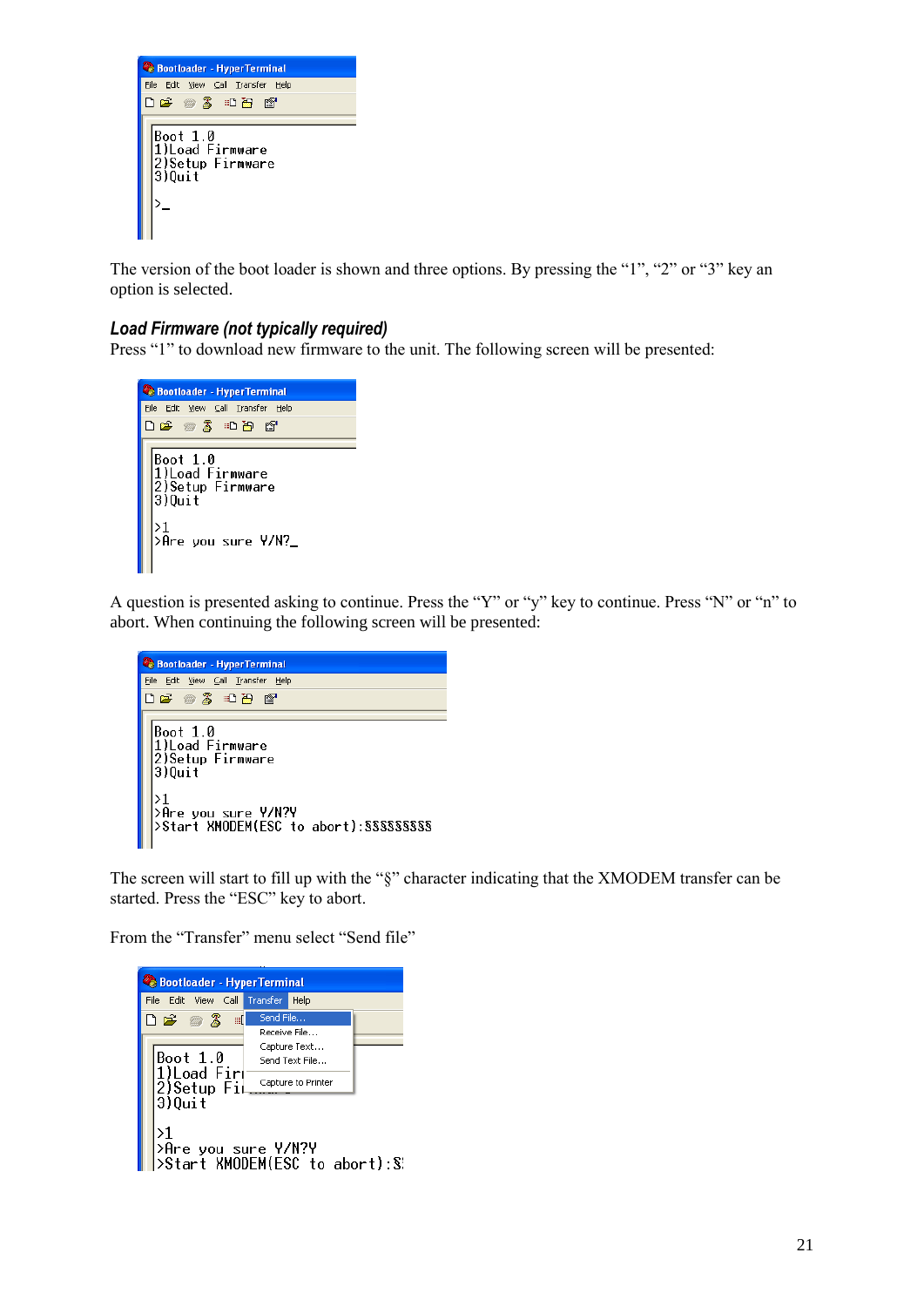A new screen will be presented asking for the file to be transferred:



Use the "Browse" button to select the file to download. Only files with the ".hex" extension can be downloaded to the unit. Also make sure that the "Xmodem" protocol is selected. When the file is selected, press the "Send" button. The transfer screen pops up and the file download status can be monitored. During the download the green LED will be off will the red LED will be on.

If the download needs to be cancelled then simple press the "Cancel" button and then press the "Esc" key to return to the boot menu.



**Caution!** Once the download has started it isn't possible to stop it. Doing so will result in losing the current application. !

The download is now in progress:

| <b>C</b> Bootloader - HyperTerminal                                   |                                                                                 |
|-----------------------------------------------------------------------|---------------------------------------------------------------------------------|
| View Call Transfer Help<br>Edit<br>$\mathbb{Z}$<br>De<br>$\mathbb{Z}$ |                                                                                 |
|                                                                       |                                                                                 |
| Boot 1.0                                                              |                                                                                 |
| 1)Load Firmware<br>2)Setup Firmware                                   |                                                                                 |
| 3)Ouit                                                                | <b>Xmodem file send for Bootloader</b>                                          |
|                                                                       | H:\Engineering\Projects\MODBUS development\Software\100 Series\M<br>Sending:    |
| >1<br>>Are you sure Y/N?y                                             | 32<br>Checksum<br>Packet:<br>Error checking:                                    |
| >Start XMODEM(ESC                                                     | 888                                                                             |
| 8888888888888888888<br>888888888888888888                             | 888<br>In.<br>Retries:<br>١o<br>Total retries:                                  |
| 8888888888888888888                                                   | Last error:                                                                     |
| 888888888888888888                                                    |                                                                                 |
| 88888888888888888<br>8888888888888888888                              | 888<br>4K of 14K<br>File:                                                       |
| 12222222222222222222                                                  | 888<br>00:00:18<br>00:00:06<br>576 cps<br>Remaining:<br>Throughput:<br>Elapsed: |
| 8888888888888888888                                                   |                                                                                 |
|                                                                       | Cancel<br>cps/bps                                                               |
|                                                                       |                                                                                 |
|                                                                       |                                                                                 |

When the download is finished the start-up screen will be shown again presenting three options.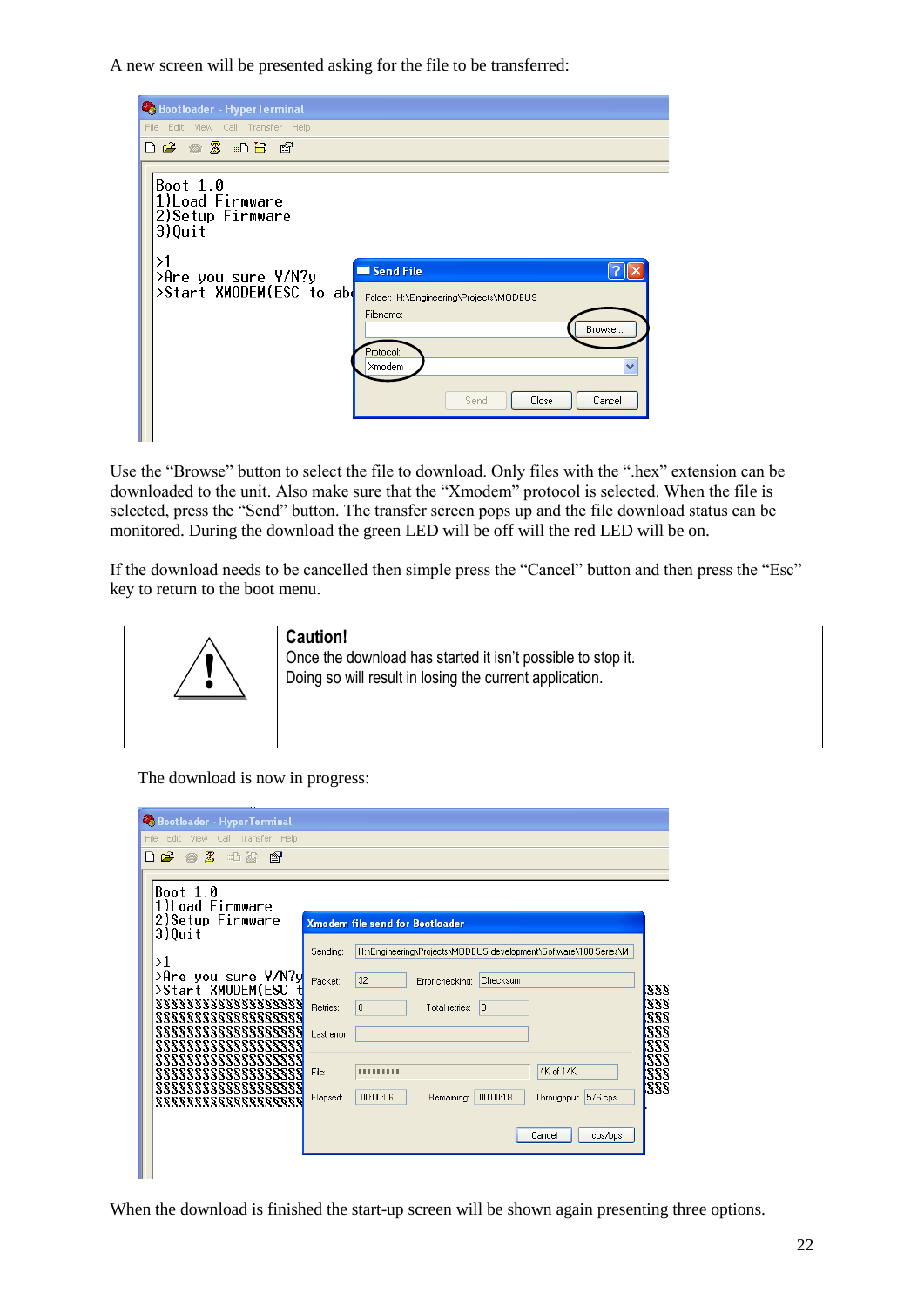#### <span id="page-22-0"></span>*Setup Firmware*

This option is used to set up the firmware in the unit. When pressing the "2" key the following screen will be presented:



The version of the firmware will be shown followed by the first option which can be set. It will show the current selected value as well which values can be entered.

In this above example, the ID code of the unit can be set between 1-247 and the current setting is 1.

Pressing the "C" or "c" key will prompt for a new value. Enter a new value and press the "Enter" key. The new value will be stored and the next option will be presented (if available). Data which can be entered must match the type presented. So in the above example only numbers can be entered. Characters will be ignored. Also the size of the entry will be limited depending on the maximum size allowed.

When all options have been viewed the default boot menu will be presented again. The options presented will depend on the firmware.

#### <span id="page-22-1"></span>*Default Firmware Settings*

ID (1-247)=1 Baudrate (1=4800,2=9600,3=19K2,4=38K4,5=57K6)=3 Parity (1=None,2=Odd,3=Even)=3 Response delay (ms)=4 Tag=Inds-v13 FP byte order (0=4321,1=2143,2=1234,3=3412)=3 Enable ext. ID  $(0=off, 1=on) = 1$